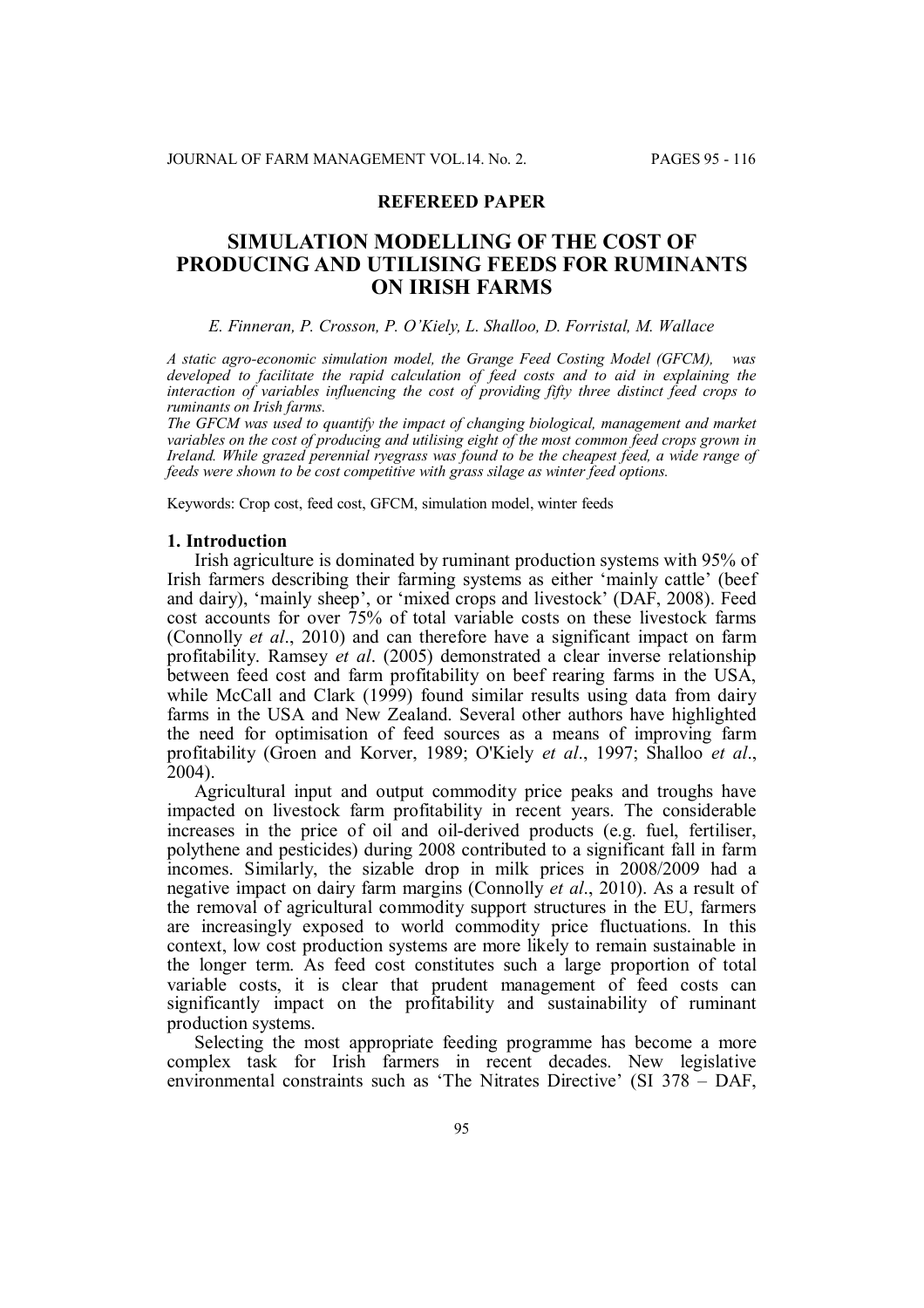2006), voluntary schemes such as the Rural Environmental Protection Scheme (REPS) and changes in the Common Agricultural Policy (CAP) have had implications for optimal farm systems (Crosson *et al*., 2006). New developments in agronomic and feeding technologies have resulted in increased production of whole-crop maize silage, whole-crop cereal silages, high moisture grains and grazed brassicas as alternative feeds (CSO, 2010). The wider choice of alternative, home-grown feeds, the changing regulatory environment and greater input cost variability have demanded a more fluid decision-making process of Irish farmers seeking to optimise nutrient supply to ruminant production systems. A number of authors (Walker, 2002; Newman *et al*., 2000) identified the need for a computerised tool to aid the understanding of such complex decision-making environments on farms.

Simulation modelling has been used for many years to aid in explaining, understanding and improving the performance of farm systems (Qureshi *et al*., 1999). Crosson *et al*. (2006) and Shalloo *et al*. (2004) developed systems models to analyse the economic impact of changes in the technical, environmental and policy environment on Irish beef and dairy farm systems, respectively. There have been numerous agronomic models developed to describe the impact of management and environmental variables on crop production (Dobos *et al*., 2004; McCown *et al*., 1996; Brisson *et al*., 2003). However, the number of models developed to simulate the economics of feed crop production and utilisation is low. O'Kiely *et al.* (1997) is one of very few published studies to have examined the costs of producing and utilising a range of feeds for ruminants while none have examined the impact of a range of fluctuating variables on feed cost.

To address the aforementioned set of complexities impacting on feed cost the Grange Feed Costing Model (GFCM) was developed. The objective was to develop a research tool which would consistently quantify the costs and values of changing feed cropping options and management practices in the production and utilisation of a comprehensive range of feed crops for ruminants on Irish farms. The GFCM was targeted for use by specialist advisory and agricultural systems researchers who could disseminate the results generated by the model to the ultimate beneficiary, the ruminant livestock farmer.

The modelling approach used permitted simulation of a much broader range of alternative feed crops and technologies employed by Irish farmers than previously studied by O'Kiely *et al*. (1997). Research by both McGee (2000) and O'Kiely *et al*. (1997) identified the problem of partial costing approaches to costing feed crops and the consequent "grossly misinforming conclusions" which could be derived from such approaches. Thus, developing a standardised 'full-costing' methodology across all feed crops within the model design was prioritised.

The objective of this paper is to describe the structure of the GFCM and to demonstrate its application by investigating the impact of biological, management and market changes on the cost of producing and utilising ruminant feed crops on Irish farms.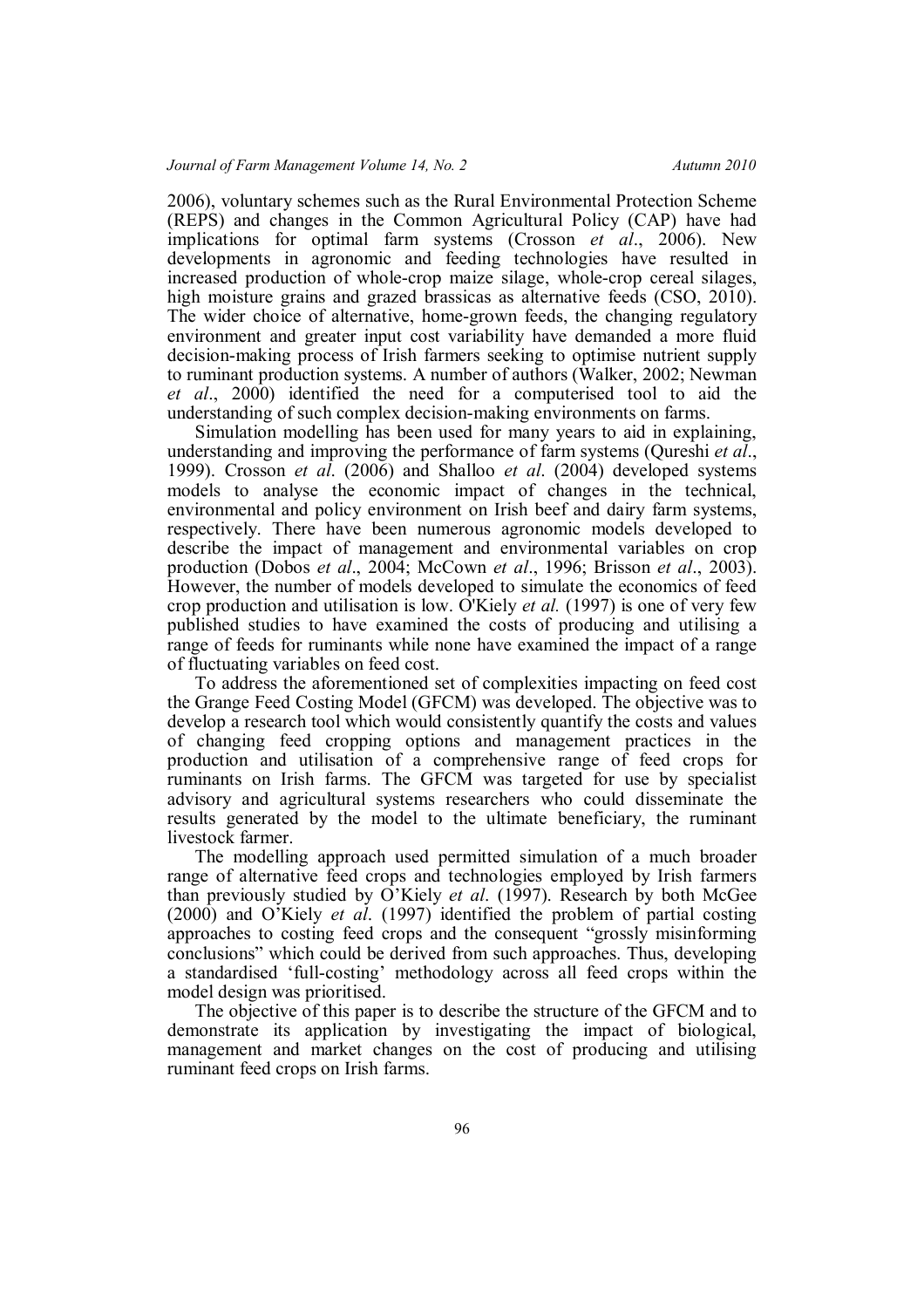# **2. Model specifications and costing conventions**

### 2.1 Model structure

The GFCM is a static, spreadsheet-based, agro-economic simulation model for evaluation of the physical and financial performance of alternative feed crop production and utilisation options in Ireland. It employs a singleyear, deterministic approach to modelling feed crop cost. Agronomic defaults in terms of sowing dates, field operations, and harvest and utilisation options are relevant to Irish conditions (Coulter and Lalor, 2008; O'Kiely, 2001; O'Mahony, 2009; O'Riordan *et al*., 1998). Deterministic crop yields, based on specified biological and management factors, are calculated rather than simulating growth rates. The economics are based on annual input costs at prevailing 2009 prices (unless otherwise specified) and long term capital costs. Fifty three distinct feed crop production and utilisation options are modelled in the GFCM (Table 1) and are categorised as grass/legumes, cereals, brassicas and beet.

| Feed crop<br>category      | Feed crop                            | Sowing<br>options                      | Grazing<br>options | мице<br>(whole-<br>crop)<br>options | Other<br>harvest<br>options  | Post harvest/<br>Conservation<br>options |
|----------------------------|--------------------------------------|----------------------------------------|--------------------|-------------------------------------|------------------------------|------------------------------------------|
| Grasses/<br><b>Legumes</b> | Perennial ryegrass                   |                                        | 1 <sup>1</sup>     | $\overline{4}$                      | $2^2$                        |                                          |
|                            | Perennial ryegrass<br>& white clover | User defined<br>re-seeding<br>interval | 1                  |                                     | $\qquad \qquad \blacksquare$ |                                          |
|                            | Perennial ryegrass<br>& red clover   |                                        | 1 <sup>3</sup>     | $\overline{4}$                      |                              |                                          |
|                            | Wheat                                |                                        |                    | (2)                                 | 2 <sup>4</sup>               | $\overline{4}$                           |
| <b>Cereals</b>             | <b>Barley</b>                        | Winter/<br>Spring                      |                    | (2)                                 | $\overline{2}$               | $\overline{4}$                           |
|                            | Oats                                 |                                        |                    | (2)                                 | $\overline{2}$               | $\overline{4}$                           |
|                            | Triticale                            |                                        |                    | (2)                                 | $\overline{2}$               | $\overline{4}$                           |
|                            | Maize                                | Mulch/No<br>Mulch                      |                    | (1)                                 | $\overline{\phantom{a}}$     |                                          |
| <b>Brassicas</b>           | Kale                                 |                                        | 1                  |                                     |                              |                                          |
|                            | Swedes                               | Multiple<br>sowing date<br>options     | 1                  |                                     |                              |                                          |
|                            | Stubble turnips                      |                                        | 1                  |                                     |                              |                                          |
|                            | Fodder rape                          |                                        | $\mathbf{1}$       |                                     |                              |                                          |
| <b>Beet</b>                | Fodder beet                          | April sown                             | 1                  |                                     | 1 <sup>5</sup>               |                                          |
|                            | Sugar beet                           |                                        | $\boldsymbol{0}$   |                                     | 1 <sup>5</sup>               |                                          |

*Table 1. GFCM feed crop production and utilisation options*

**Silage**

Grass may be rotationally grazed over a full grazing season or grazed before or after silage harvest; <sup>2</sup>Hay – early or late harvest; <sup>3</sup>Ryegrass/ red clover swards may be grazed following either the second or third silage harvest; <sup>4</sup>Small grain cereals may be harvested as HMG or 'dry' ( $> 80\%$  DM) grain; <sup>5</sup>Beet tops may be grazed *in situ*.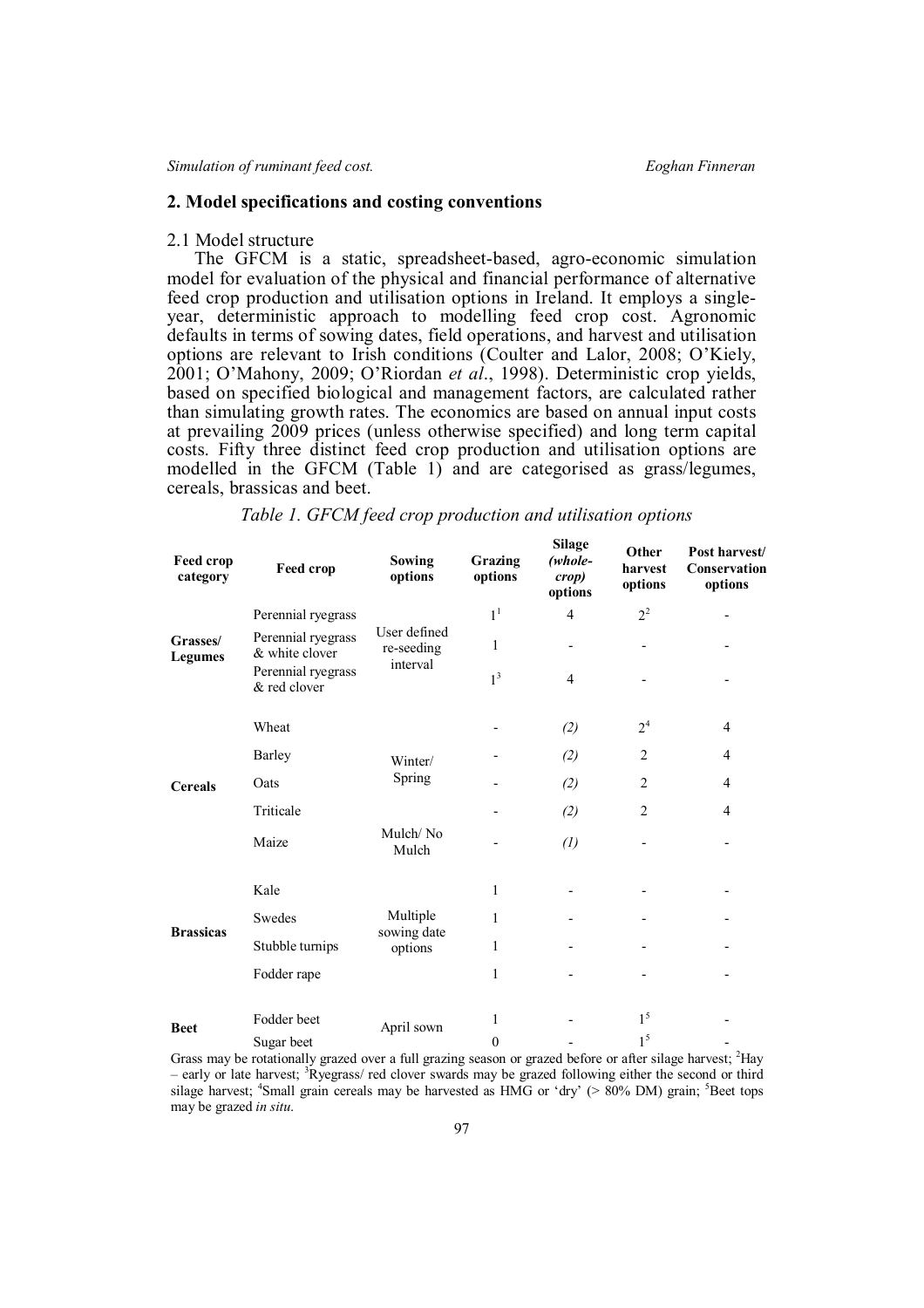



*Journal of Farm Management Volume 14, No. 2* Autumn 2010

*Fig ure 1. Sc hem*

*atic of*

*GFCM*

*model str uctu re*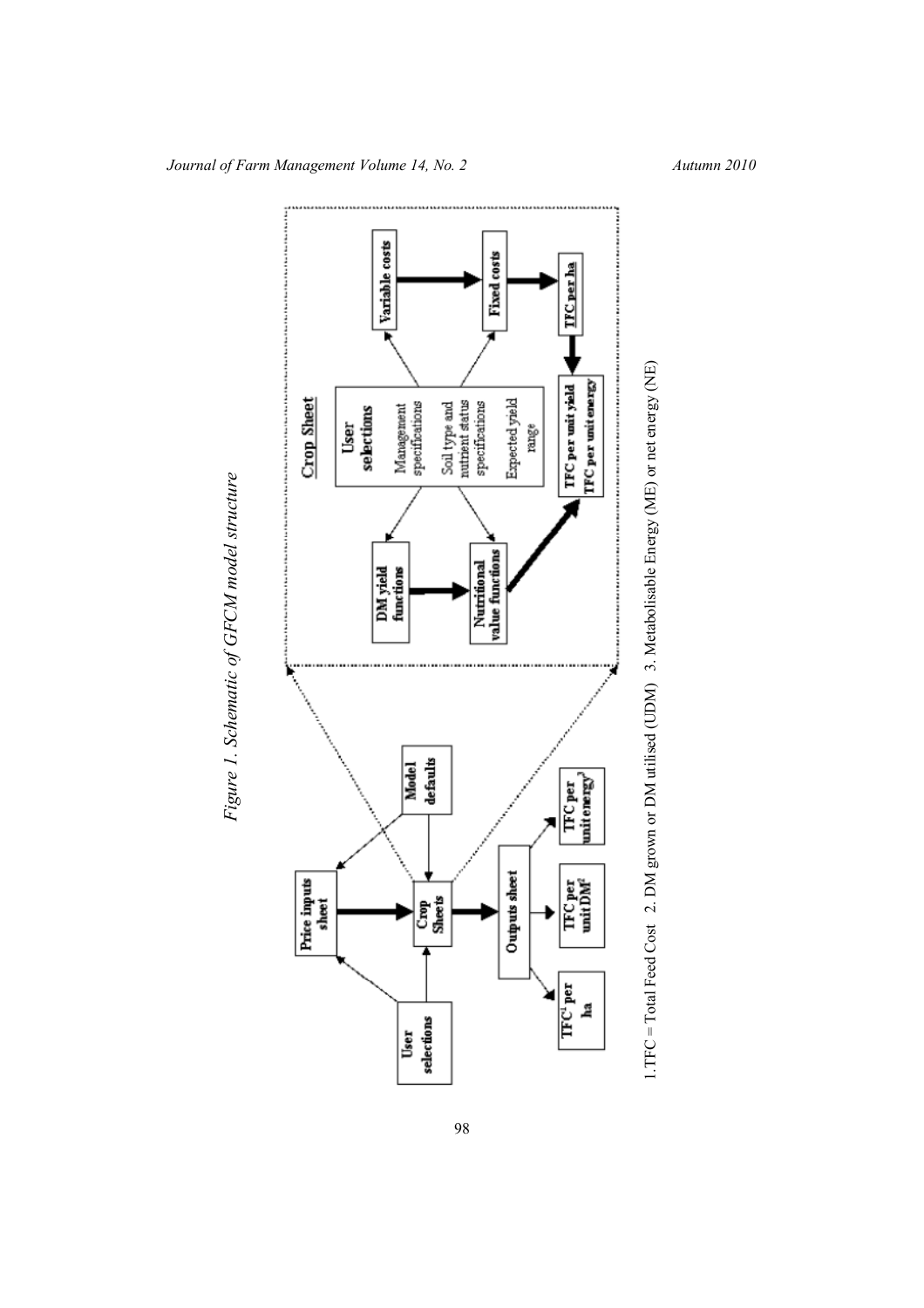In the GFCM and for the purposes of this paper "feed crop production" refers to all processes from land preparation, sowing and crop management through to the point of grazing or harvest. "Utilisation" refers to all processes from immediately prior to harvest through to the point of ingestion by an animal, including grazing or harvesting, processing, conservation, storage and feed-out. The model allows considerable usability and flexibility for the model -user as it was designed as a computer spreadsheet (MS Excel) incorporating drop-down menu options and clearly marked data input cells. It employs a comprehensive input price sheet which allows the user to model the impact of input price fluctuations across all of the feeds (Figure 1).

The GFCM contains individual "crop sheets" for each feed crop where a number of environmental and management variables must be specified by the user. Yield and nutritional value is computed by means of a series of inbuilt functions derived from long term experimental data measured under Irish conditions. Fixed and variable costs associated with the feed crop are detailed in tabular format in the crop sheet. Soil type and nutrient status affects feed crop fertiliser requirements and consequently feed cost. Management specifications such as stocking rate (for the grazed crops), sowing and harvest dates, and harvest and conservation technologies must also be defined by the model user in the crop sheets. The various management, biological and input price variables may be altered either simultaneously or sequentially by means of the data input cells in order to model the impact of different cropping scenarios on feed crop cost.

### 2.2 Feed crop yields

The model quantifies feed crop yield in a range of measures; dry matter grown per feed crop hectare (DM ha<sup>-1</sup>), dry matter utilised per feed crop hectare (UDM ha<sup>-1</sup>), digestible dry matter per feed crop hectare (DDM ha<sup>-1</sup>), metabolisable energy per feed crop hectare (ME ha<sup>-1</sup>), and net energy per feed crop hectare (NE  $\tilde{h}a^{-1}$ ), which can be compared across all feed crops. Yield data were obtained from published Irish sources for feed crops grown in productive soils under good management (Butler, 2006; CSO, 2010; O'Kiely, 2001). In the absence of published data, yield data from Teagasc research farms were used to derive default values.

Nutritional value is expressed as follows;

- 1. Digestibility; dry matter digestibility (DMD) and organic matter digestibility (OMD for cereals); g kg DM-
- 2. Metabolisable energy; MJ kg  $\widetilde{DM}^{-1}$
- 3. Net energy; UFL  $\overrightarrow{kg}$  DM<sup>-1</sup> (Unité fourragère lait Feed unit for milk production) and UFV kg  $DM^{-1}$  (Unité fourragère viande – Feed unit for meat production) (Jarrige, 1989).

## 2.3 Costing convention

The GFCM employs a full-costing approach in calculating the TFC (total feed cost) of each feed. TFC is equivalent to the 'economic cost' described by Kay and Edwards (1994) as the opportunity cost of the resources plus the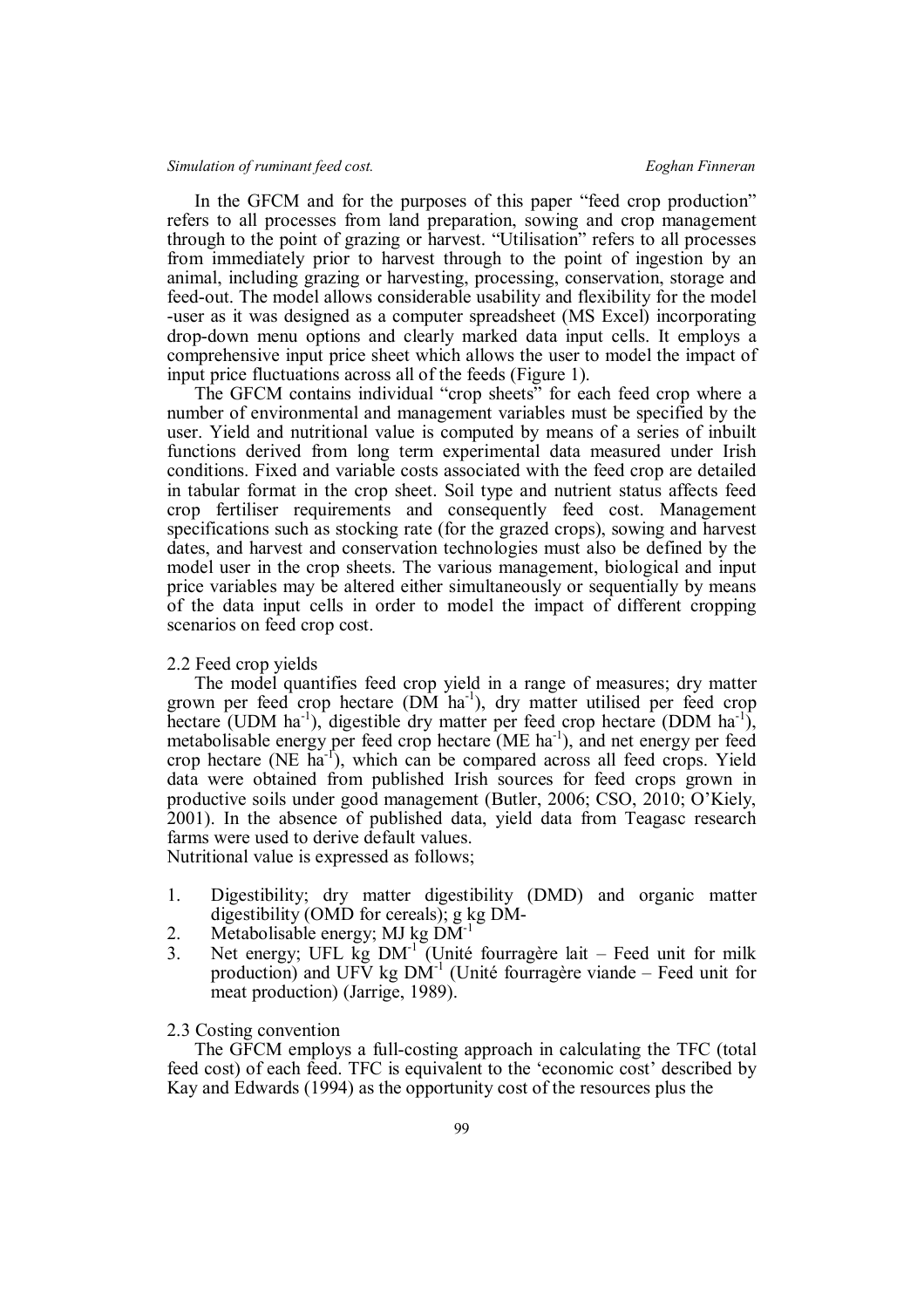'accounting cost'. The accounting cost includes all production (land preparation, sowing and crop management) and utilisation (processing, storage, labour and feed-out) costs associated with the feed; in addition to noncash costs such as depreciation of fixed assets (see Appendix A).

Labour is often included as an opportunity cost in the costing of feed crops but is treated as a cash cost in the TFC within the agricultural contractor charges which are applied for all feed crop production and utilisation operations (See Appendix A). The opportunity cost of the land is included as a 'land charge' (assumed as equivalent to the current annual market price for rental land) in the TFC to give the full economic cost of the feed.

TFC is expressed as Euro  $(\epsilon)$  per unit of feed crop yield; on net energy (NE), metabolisable energy (ME), dry matter grown/harvestable (DM), dry matter utilised  $-$  i.e. ingested by the animal  $-$  (UDM) and digestible dry matter (DDM) bases. The cost of balancing a feed crop for energy, protein, fibre or minerals in order to meet particular dietary requirements is not included in TFC. A facility is provided in the GFCM to benchmark home-produced feeds against the cost of purchased alternatives (including storage and feed-out losses and costs) such as rolled barley.

### 2.4 Model validation

In order to ensure that model outputs would provide a reasonable representation of reality a validation process was undertaken to assess the functionality of the model and the appropriateness of data sources used and assumptions made. In the absence of a broad and robust dataset of yields and input rates for feed crops grown on Irish farms, an assessment of "face validity" of the GFCM by "knowledgeable individuals" was conducted as described by Qureshi *et al*. (1999). Two separate group meetings of specialist agricultural advisors and crop and ruminant researchers were held to validate the GFCM development and functionality. Following thorough examination of the individual yield and nutritional value functions, input prices and scenario analysis it was deemed that the GFCM provided an appropriate model of the interactions influencing feed crop cost on Irish farms.

### **3. Model applications**

This section describes how the GFCM was used to analyse and compare feed crop production and utilisation scenarios and input price fluctuations. The following model applications demonstrate the capability of the model to simulate feed production and utilisation options and provide economic indicators to assist the user in evaluating the viability of these options.

# 3.1 Impact of biological factors: Nitrogen response of perennial ryegrass

A comparison of two annual nitrogen (N) response curves for a grazed perennial ryegrass sward was conducted using the GFCM to examine the impact of a non-management (biological) factor on the cost of producing a grazed grass crop (GG).

The N response curves for the default and 'low' N response rate scenarios are presented in Figure 2. The default N response curve is based on the work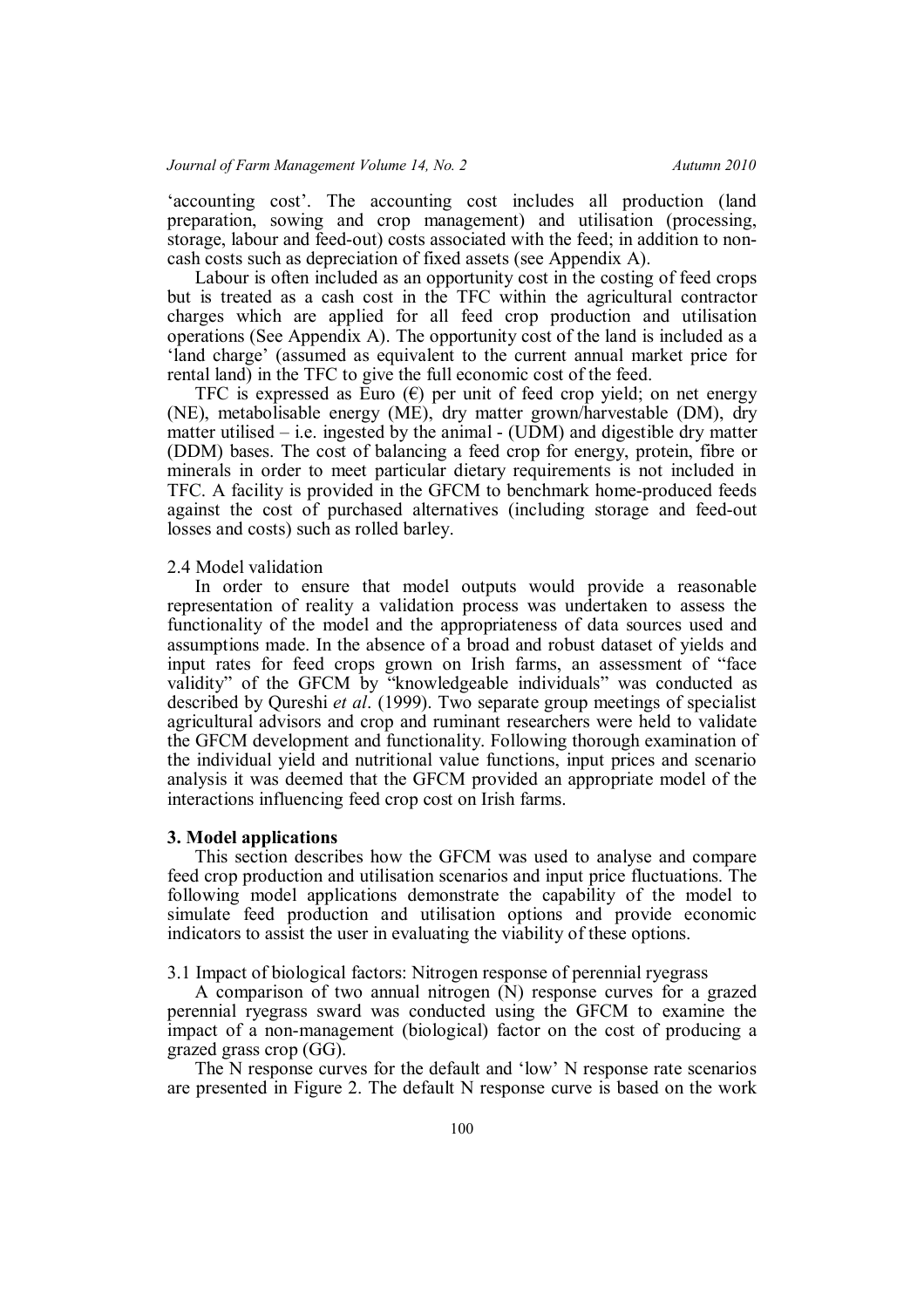of Butler (2006) which used multi-year data from two Teagasc sites, Moorepark (in the south of Ireland,  $52^{\circ}$  9' N, 8° 15' W) and Grange (in the east of Ireland, 53° 31'N, 6° 39'W).

*Figure 2. Nitrogen response curves for grazed perennial ryegrass and annual DM demand for a beef cow plus calf to beef system used to model the economic implications of nitrogen response in the GFCM*



A = Default annual perennial ryegrass nitrogen response curve; combined multi-year nitrogen response curve for Teagasc, Grange and Teagasc, Moorepark (Butler, 2006). B = 'low' annual nitrogen response curve; nitrogen response for perennial ryegrass sward grazed at Tegasc Grange (O'Riordan, 1997).

The 'low' N response curve used in this analysis was derived from O'Riordan (1997), and is taken from a perennial ryegrass sward grazed on a 28 day rotation at Teagasc, Grange. The gley soil of the Ashbourne series prevailing at Grange contains  $470$  g N kg<sup>-1</sup> organic matter in the upper 18 cm (An Foras Talúntais, 1983), while the acid brown earth soil at Moorepark contains 210 g N  $\text{kg}^{-1}$  organic matter in the upper 20 cm (O'Connell *et al.*, 2003). This difference in N content of soil organic matter contributes to the higher grass DM production observed at low or zero N application rates at Grange relative to Moorepark. At higher N application rates perennial ryegrass swards at Grange exhibit lower grass DM production relative to Moorepark.

To compare grazed grass production costs of both N response curves, a target annual yield of  $12.2$  t DM ha<sup>-1</sup> was set. This yield is representative of the annual grazing season demand for a suckler beef farm stocked at 2.5 cow plus calf units ha<sup>-1</sup> (Drennan and McGee, 2008). N was applied according to the requirements for this target yield specified by the specific N response curve. Phosphorous  $(P)$  and potassium  $(K)$  were applied in the form of inorganic compounds as per the recommended rates of Coulter and Lalor (2008).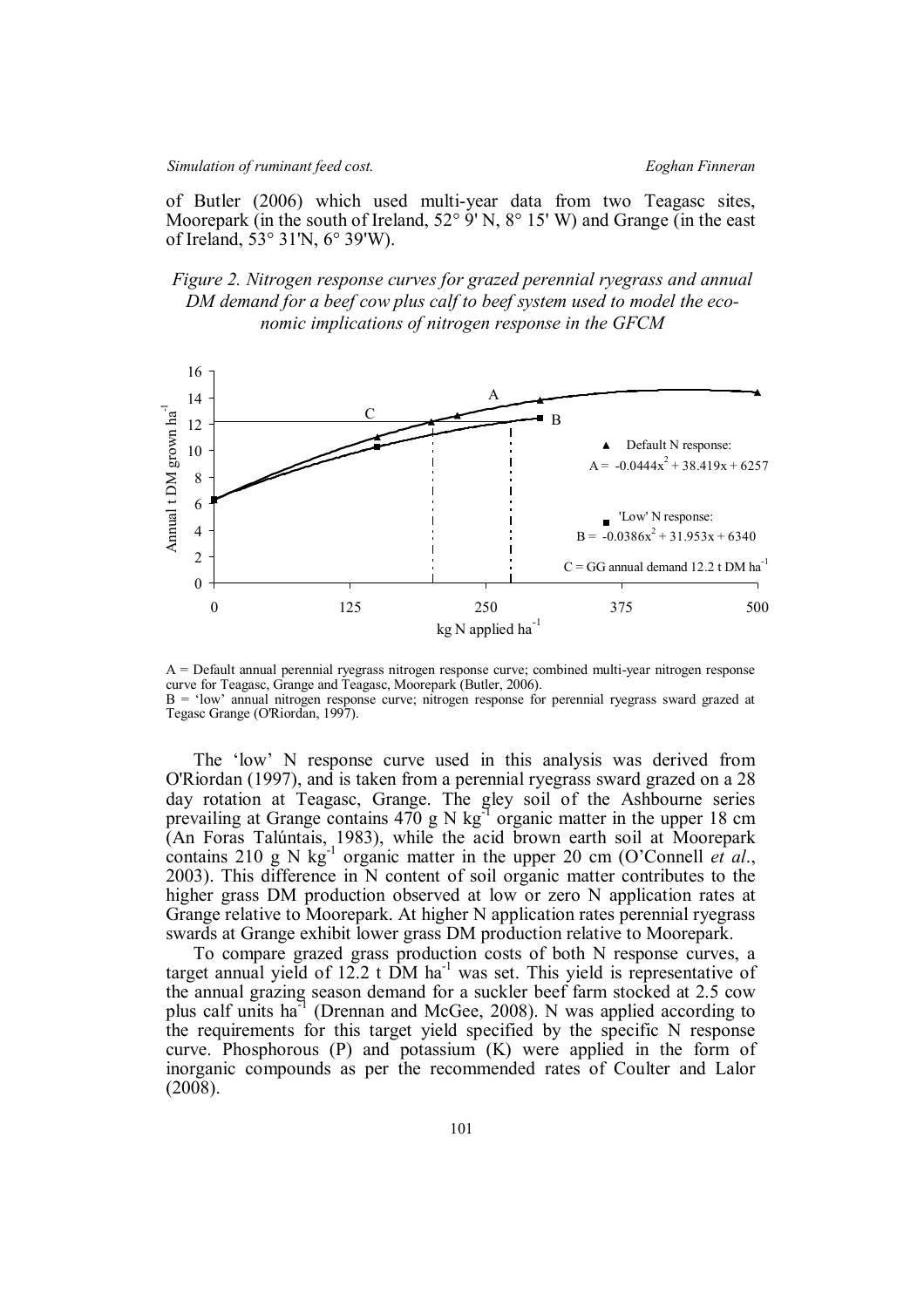3.1.1 Nitrogen response of perennial ryegrass: Results and discussion

The mean response over the grazing season at the default N response was 26.2 kg grass DM kg N<sup>-1</sup> (Table 2). At the 'low' N response curve the mean response over the grazing season was 21.4 kg grass DM kg  $N^{-1}$ .

The additional 4.8 kg grass DM kg  $N^{-1}$  grown in the default scenario equated to a 23% greater response than that of the 'low' N response scenario. This resulted in a 10% difference in TFC due to the higher rate of N

*Table 2. Impact on fertiliser application and total feed cost (TFC) modelled using GFCM for two nitrogen response curves*

|                                                       | Mean<br>nitrogen<br>response | Nitrogen<br>applied   | Yield                  |                             | <b>Fertiliser cost</b>         |                               | <b>TFC</b>                       |
|-------------------------------------------------------|------------------------------|-----------------------|------------------------|-----------------------------|--------------------------------|-------------------------------|----------------------------------|
|                                                       | $Kg$ DM $kg$ $N1$            | $Kg$ ha <sup>-1</sup> | Kg DM ha <sup>-1</sup> | $\epsilon$ ha <sup>-1</sup> | $\epsilon$ t UDM <sup>1*</sup> | $\epsilon$ t UDM <sup>1</sup> | $\epsilon$ GJ ME <sup>-1**</sup> |
| <b>Default N</b>                                      |                              |                       |                        |                             |                                |                               |                                  |
| response                                              | 26.2                         | 201                   | 12.182                 | 248                         | 27 14                          | 80                            | 7.26                             |
| <b>Low N</b>                                          |                              |                       |                        |                             |                                |                               |                                  |
| response                                              | 21.4                         | 273                   | 12,182                 | 320                         | 35.02                          | 88                            | 7.98                             |
| $* \in \mathfrak{p}$ per tonne of utilised dry matter |                              |                       |                        |                             |                                |                               |                                  |
| ** $\epsilon$ per gigajoule of metabolisable energy   |                              |                       |                        |                             |                                |                               |                                  |

application required in the low N response scenario.

As expected, this result indicates that increasing N application in order to increase the yield of grass DM per hectare under a low N response scenario will result in a greater feed cost relative to under a higher N response scenario. The real value of this model application is that a definitive quantification of this higher feed cost can be established. This information could be used by farmers to determine the N response at which point it becomes less expensive to purchase alternative feeds rather than to apply additional N fertiliser to a grass sward. Efficiency gains can also be realised by taking steps to improve the response of a grass sward to applied N. For example, reseeding with more productive grass varieties can increase the N response of a sward containing a low proportion of perennial ryegrass. In order to make most efficient use of N fertiliser, farmers should be cognisant of the N response status of the different soil types on their farms.

# 3.2 Impact of management factors: Grass silage and spring grazing

The impact of altering closing and harvest dates on DM yield, DMD, ME and consequently cost of a single harvest grass silage crop was modelled. The crop was assumed to be a 5 year old (mid-point of a 10 year re-seeding interval) perennial ryegrass sward. The crop was grown in a loam soil, in a field which was grazed during the previous year; hence it had an N requirement of  $100$  kg N ha<sup>-1</sup> (Coulter and Lalor, 2008). P application was linked to expected DM yield and constrained by statutory limits (DAF 2006); i.e. 16 kg P ha<sup>-1</sup> for crops yielding less than  $5.5$  t DM ha<sup>-1</sup> and 20 kg P ha<sup>-1</sup> for all greater yields. K was applied proportionately to expected DM yield.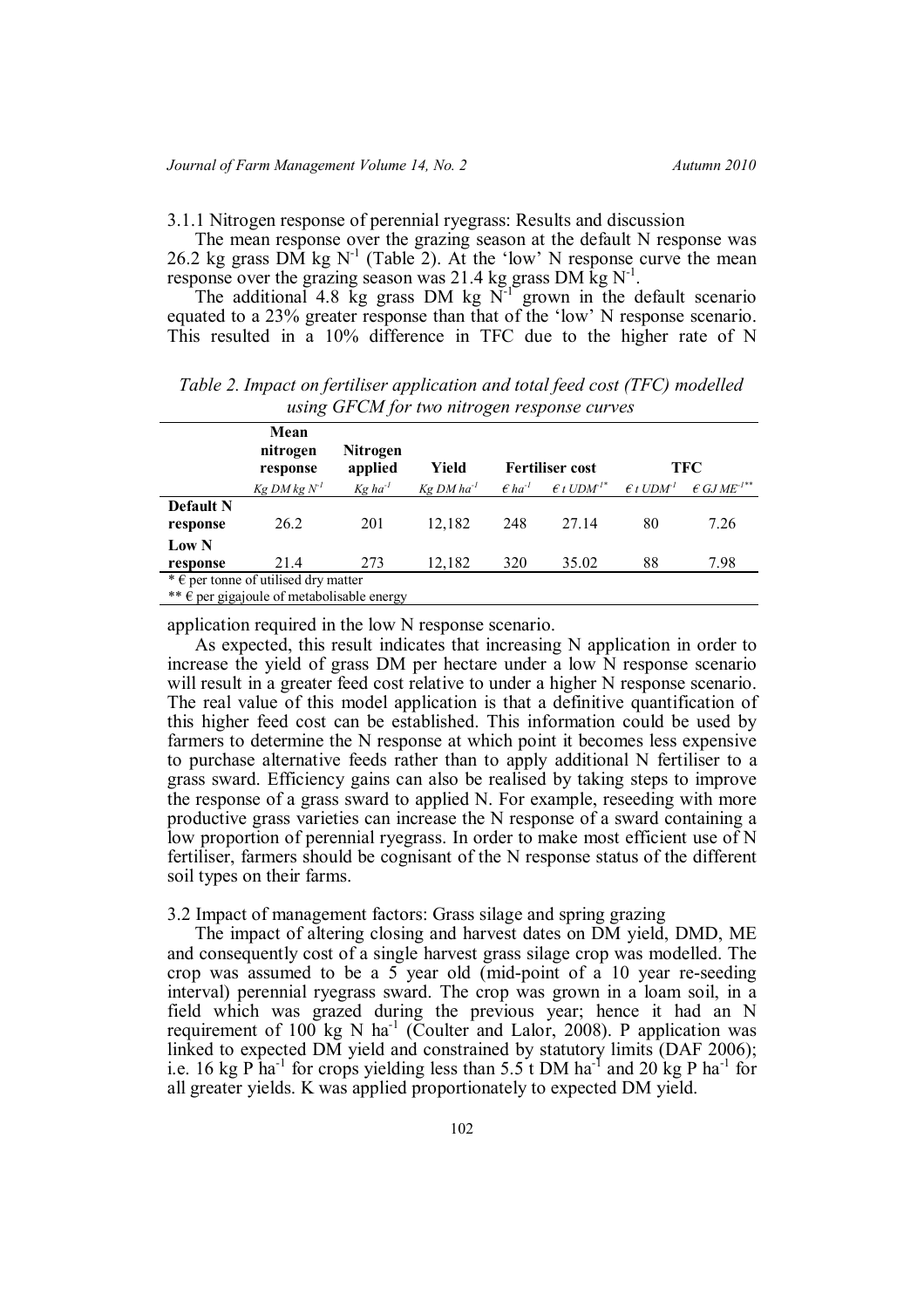There were three separate spring closing dates (i.e. the date of final sward defoliation prior to harvest) modelled, and a fourth scenario where there was no spring grazing, but where the sward was grazed to a residual of less than 4 cm in the previous November. The spring closing dates were 15-March, 31- March and 15-April. All inorganic fertiliser was assumed to be applied on the closing date or on 15-March for the 'not spring grazed' crop. Crop yields were modelled for a series of ten harvest dates for each of the four closing date scenarios. Yield and DMD values for the 'not spring grazed' crops were derived from five years of data for perennial ryegrass swards at Grange (O'Kiely, 2001). The harvest dates were at weekly intervals from 1-May to 3- July. The yields for each of the spring grazed crops were calculated using a coefficient for the impact of spring grazing on subsequent grass silage yield derived from O'Riordan *et al*. (1998). Similarly, the DMD values at harvest for each of the spring grazed crops were predicted using a co-efficient derived from Humphreys and O'Kiely (2006) and O'Neill *et al*. (2000). Default DMD loss during conservation was  $20 \text{ g kg}^{-1}$ , while total DM losses during harvesting, conservation and feed-out amounted to 150 g kg DM<sup>-1</sup> (O'Kiely *et* al., 1997). Average DM content at ensiling was  $217g$  kg DM<sup>-1</sup>. All silage crops were harvested using a precision chop harvester and stored in a walled concrete bunker silo.

Common (shared between multiple feed crops) annual fixed costs (i.e. fencing and roadways) were allocated to the grass silage crops in the same proportion as the land charge as described in Appendix A. The entire proportion of the fixed costs associated directly with the conservation of the crop (i.e. the silo and effluent tank) was allocated to the grass silage crop.

# 3.2.1 Grass silage and spring grazing: Results and discussion

Spring grazing of a grass silage sward in March had a modest impact on the UDM yield of grass silage from harvests after 22-May (Table 3). Although yield from these later harvests was slightly depressed by March grazing, DDM and ME yield was similar to the sward that was not spring grazed, due to higher digestibility of the harvested grass. Delaying closing date in the spring beyond late March had a more pronounced impact on silage yield, particularly for the earlier silage harvest dates.

Figure 3 shows how UDM yield of the 'not spring grazed' sward increases almost linearly from 2 t ha<sup>-1</sup> on 1-May to 8 t ha<sup>-1</sup> by 1-July. However as the DMD of the sward falls in an approximately inverse linearity to the DM yield, total ME yield peaks by mid-June. This decline in DMD and ME concentrations results in TFC per unit of ME beginning to rise again in the last week of June, despite the increasing DM yield.

Grazing of a silage sward after March depressed subsequent silage yields to the extent that it substantially increased the cost of the silage harvested before early June (Figure 4). However, grazing up until the 15-March resulted in a slightly lower TFC (on an ME basis) from harvests after 22-May relative to a 'not spring grazed' sward. This is because the increase in DMD at any given silage harvest date as a result of March grazing (Humphreys & O'Kiely, 2006) offsets the DM yield loss arising from such management. In addition to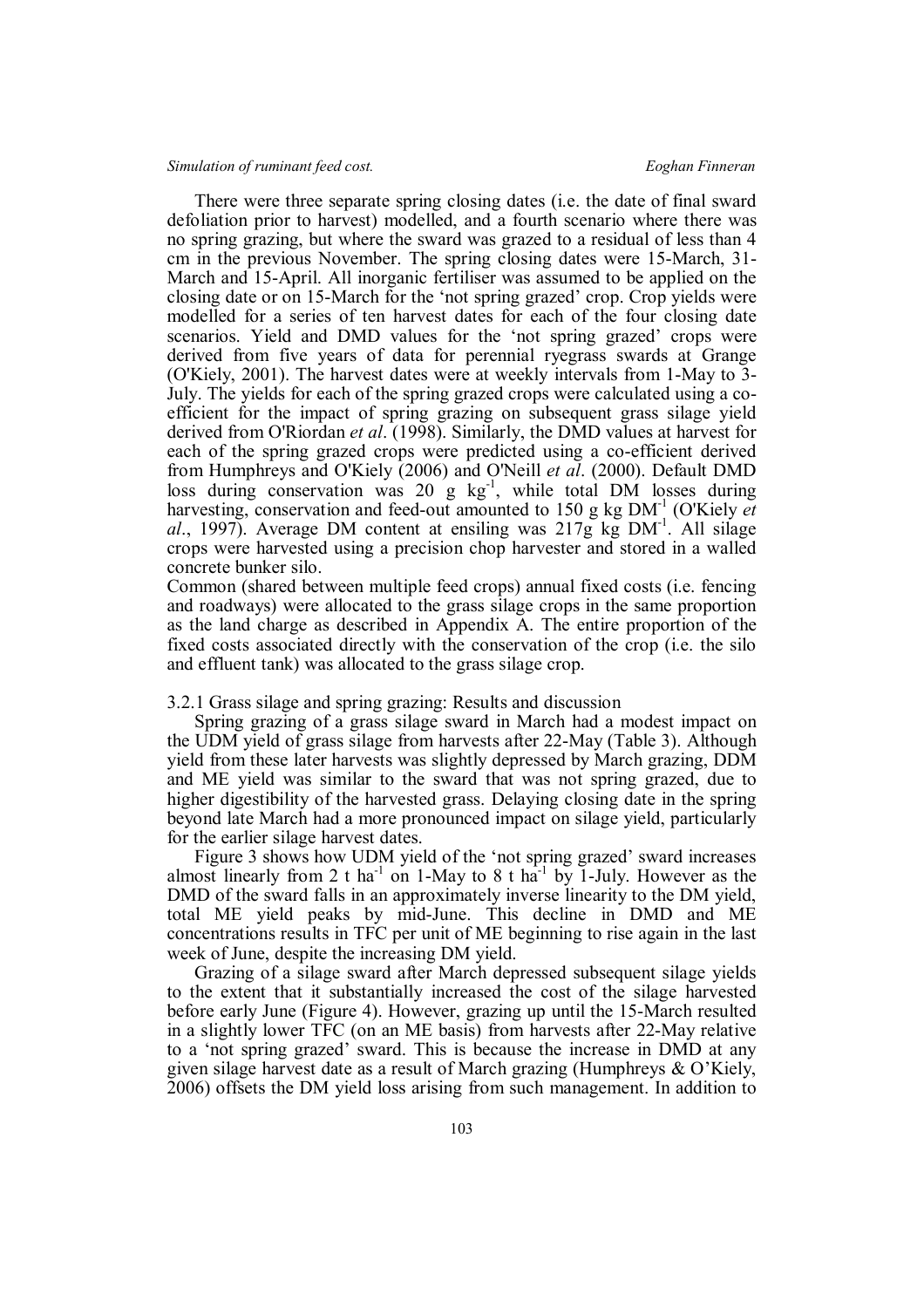|                | <b>Closing date</b>  |                       |                        |                         |                                            |                         |                        |                |
|----------------|----------------------|-----------------------|------------------------|-------------------------|--------------------------------------------|-------------------------|------------------------|----------------|
|                |                      | Not spring grazed     | 15 Mar                 |                         | 31 Mar                                     |                         | 15 Apr                 |                |
| <b>Harvest</b> |                      |                       |                        |                         | As proportion of 'not spring grazed' sward |                         |                        |                |
| date           | Kg UDM*<br>$ha^{-1}$ | Kg DDM**<br>$ha^{-1}$ | $UDM$ ha <sup>-1</sup> | <b>DDM</b><br>$ha^{-1}$ | $UDM$ ha <sup>-1</sup>                     | <b>DDM</b><br>$ha^{-1}$ | $UDM$ ha <sup>-1</sup> | DDM ha<br>$-I$ |
| $01$ -May      | 2,015                | 1,600                 | 0.75                   | 0.76                    | 0.55                                       | 0.56                    | 0.38                   | 0.39           |
| $08$ -May      | 3,024                | 2,372                 | 0.78                   | 0.79                    | 0.60                                       | 0.61                    | 0.42                   | 0.43           |
| $15$ -May      | 3,970                | 3,066                 | 0.81                   | 0.82                    | 0.65                                       | 0.66                    | 0.47                   | 0.48           |
| $22$ -May      | 4,854                | 3,674                 | 0.85                   | 0.86                    | 0.70                                       | 0.71                    | 0.52                   | 0.53           |
| $29$ -May      | 5,675                | 4,194                 | 0.89                   | 0.90                    | 0.75                                       | 0.76                    | 0.58                   | 0.59           |
| $05$ -Jun      | 6,434                | 4,621                 | 0.93                   | 0.94                    | 0.80                                       | 0.81                    | 0.64                   | 0.65           |
| $12$ -Jun      | 7,131                | 4,953                 | 0.98                   | 0.98                    | 0.83                                       | 0.84                    | 0.67                   | 0.68           |
| 19-Jun         | 7,765                | 5,189                 | 1.00                   | 1.00                    | 0.87                                       | 0.87                    | 0.70                   | 0.71           |
| $26$ -Jun      | 8,336                | 5,329                 | 1.01                   | 1.01                    | 0.89                                       | 0.89                    | 0.72                   | 0.72           |
| $03$ -Jul      | 8,845                | 5,372                 | 1.00                   | 1.00                    | 0.92                                       | 0.92                    | 0.74                   | 0.74           |

*Table 3. Yields of grass silage dependant on spring grazing and silage harvest date for a range of closing and harvest dates as modelled using GFCM*

examining the TFC, there is a need to take into account the farm silage requirement and the desired fill value (Jarrige, 1989) and DMD of silage for the chosen livestock system when deciding closing and harvest dates for grass silage swards. The effect on the cost of resultant additional grazing or grazing

*Figure 3. Yield and total feed cost (TFC) of a single harvest grass silage crop (not spring grazed) for ten consecutive harvest dates as modelled by the GFCM*

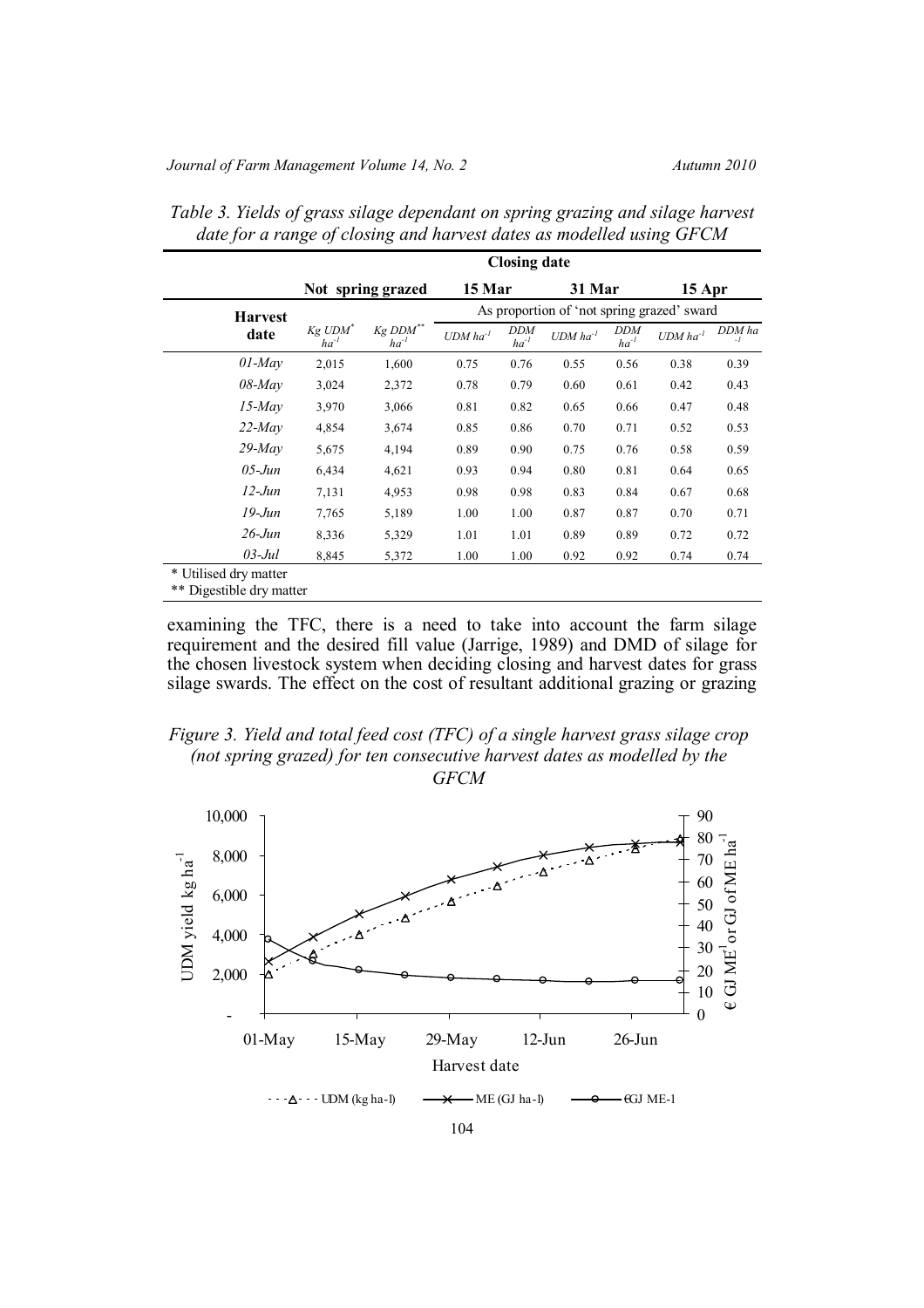forgone and the balancing of feed supply and feed demand at a given timepoint in the spring or summer will also impact on this management decision. Ongoing development of the GFCM will address this issue of costing a grass sward both grazed and conserved over the course of the farming year.

# 3.3 Impact of market factor: Fertiliser cost

The GFCM was used to calculate TFC for eight feed crops commonly fed

*Figure 4. Impact of spring grazing and harvest date on total feed cost (TFC) of a single harvest grass silage crop(€ GJ ME-1 ) for 10 consecutive harvest dates as modelled by the GFCM*



on Irish cattle farms; grazed grass (GG), a single harvest grass silage crop (GS1), a double harvest grass silage crop (GS2), a single harvest baled grass silage crop (GSB), whole-crop maize silage (WCM), whole-crop fermented wheat silage (WCW), grazed kale (Kale) and harvested fodder beet (FBH). Input price sensitivity analysis was conducted using the GFCM to examine the impact of the increase in chemical fertiliser cost between 2007 and 2008 on the cost of producing and utilising each of the eight feed crops. Mean monthly fertiliser prices were used for each year (CSO 2010). All other input prices and yield values remained constant in this analysis.

Each feed crop was assumed to be grown in a loam soil with P and K indices of 3 (Coulter and Lalor, 2008). All harvested crops were assumed to be grown on land from which grass silage had been harvested the previous year (therefore index 2 for N; Coulter  $&$  Lalor, 2008). The kale crop was sown after grazed grass; i.e. in a field already fenced for grazing.

The full fertiliser requirement for each feed crop was provided by means of inorganic fertiliser application. Fertiliser was applied in a combination of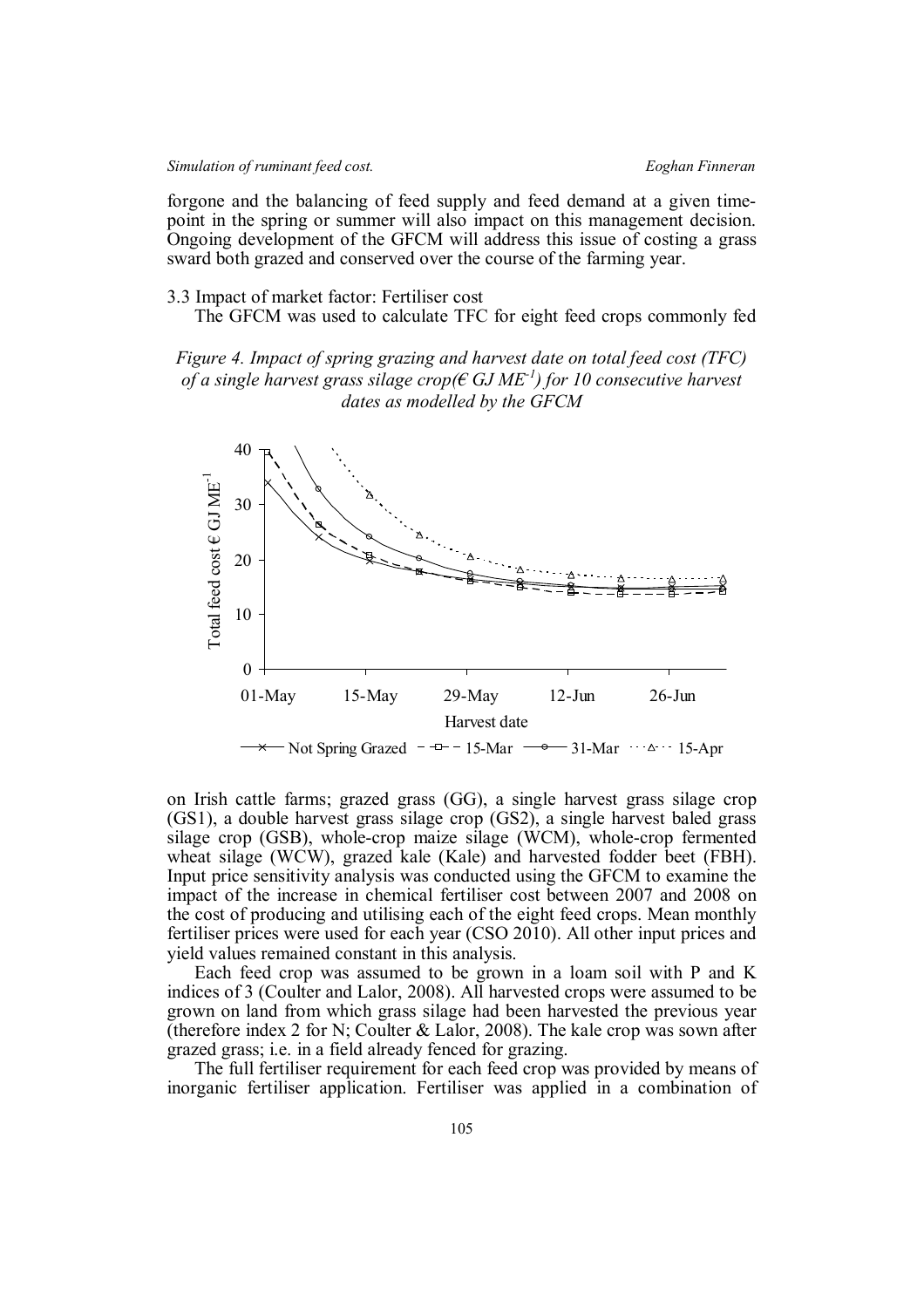compound and single nutrient inorganic fertiliser based on crop nutrient requirements (Coulter & Lalor, 2008) and constrained by statutory limits (DAF, 2006). Total fertiliser applied and the costs of this fertiliser (including spreading cost) are shown in Table 4.

# *Table 4. Quantities of fertiliser applied and their cost as modelled using GFCM for assessing the impact of market factors on total feed cost (TFC)*

| <b>Feed crop</b>  |     | <b>Macronutrients applied</b><br>$(kg ha^{-1})$ |     | Fertiliser cost <sup>9</sup><br>$(E ha^{-1})$ |      |  |
|-------------------|-----|-------------------------------------------------|-----|-----------------------------------------------|------|--|
|                   | N   | P                                               | K   | 2007                                          | 2008 |  |
| GG <sup>1</sup>   | 201 | 10                                              | 15  | 175                                           | 248  |  |
| GS1 <sup>2</sup>  | 100 | 20                                              | 168 | 202                                           | 332  |  |
| GS2 <sup>3</sup>  | 185 | 30                                              | 205 | 317                                           | 513  |  |
| GSB <sup>4</sup>  | 100 | 20                                              | 168 | 202                                           | 332  |  |
| WCM <sup>5</sup>  | 140 | 40                                              | 190 | 274                                           | 445  |  |
| $WCW^6$           | 160 | 25                                              | 100 | 253                                           | 409  |  |
| Kale <sup>7</sup> | 80  | 30                                              | 170 | 218                                           | 363  |  |
| FBH <sup>8</sup>  | 179 | 40                                              | 160 | 310                                           | 491  |  |

<sup>1</sup>Grazed perennial ryegrass; <sup>2</sup>Single harvest grass silage system; <sup>3</sup>Double harvest grass silage system; <sup>4</sup>Single harvest grass silage-baled; <sup>5</sup>Whole-crop maize silage; <sup>6</sup>Whole-crop winter wheat silage;  $7$ Grazed kale;  $8$ Fodder beet – harvested;  $9$ CSO (2009).

| Feed<br>crop    | <b>Harvest</b><br>date | Crop yield        | <b>Utilised yield</b> | $DMD1$ at<br>feed-out | $ME2$ at<br>feed-out |
|-----------------|------------------------|-------------------|-----------------------|-----------------------|----------------------|
|                 |                        | $(kg DM ha^{-1})$ | $(kq DM ha^{-1})$     | $(g \, kg^{-1})$      | (GJ. $kg DM1$ )      |
| $GG^3$          | Mar-Nov                | 12,182            | 9,137                 | 780                   | 11.00                |
| GS1             | $12$ -Jun              | 6,934             | 5,918                 | 700                   | 10.15                |
| GS <sub>2</sub> | 22 May<br>24 Jul       | 11,996            | 10,240                | $722^4$               | 10.50                |
| <b>GSB</b>      | $12$ -Jun              | 6,934             | 6,192                 | 700                   | 10.15                |
| WCM             | $20$ -Oct              | 16,010            | 14,193                | 701                   | 10.50                |
| WCW             | $20$ -Aug              | 14,827            | 13,144                | 689                   | 10.43                |
| Kale            | Nov-Jan                | 10,125            | 8,100                 | 722                   | 11.76                |
| <b>FBH</b>      | $01-Nov$               | $15,000^5$        | 14,400                | 851                   | 12.40                |

*Table 5. Yield and quality data for eight feed crops modelled using the GFCM*

<sup>1</sup>Dry matter digestibility; <sup>2</sup>Metabolisable energy; <sup>3</sup>Feed crop codes as per Table 4;

<sup>4</sup>Weighted mean DMD of two harvests;  $5,000$  kg DM of beet tops and leaves by-product not included in yield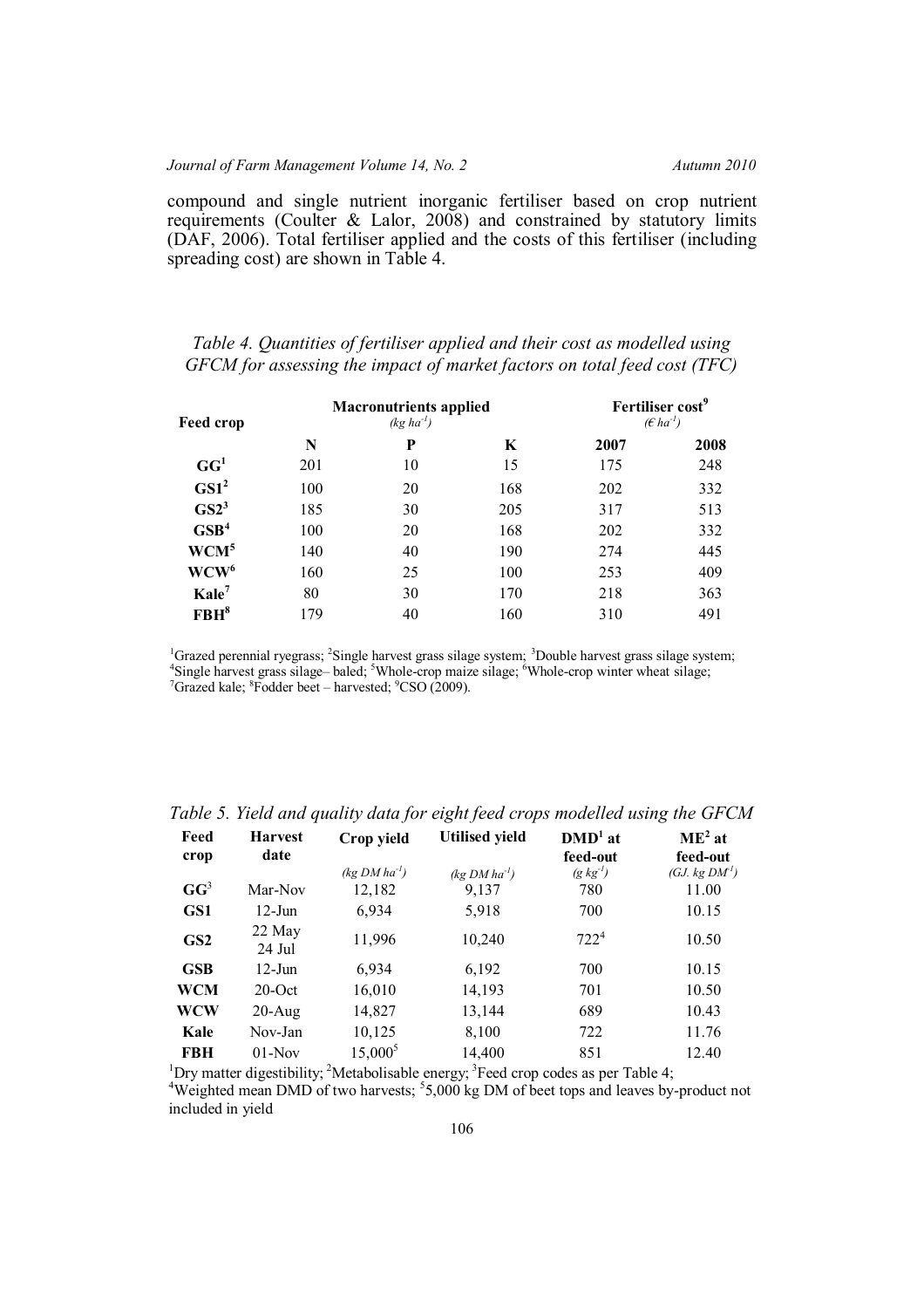# 3.3.1 Fertiliser cost: Results and discussion

Table 5 shows the harvest dates and yields of the eight feed crops on DM and UDM bases. It also shows the DMD and ME concentrations of the feed crops at feed-out. These are the key default yield and nutritional values for these feed crops in the GFCM. Figure 5 shows the TFC of the eight crops using 2007 fertiliser prices. It also illustrates the breakdown of TFC into six key cost components to demonstrate the differing structure of total feed cost between the feed crops.

# *Figure 5. Total feed cost (TFC) categorised for eight feed crops<sup>1</sup> as modelled by the GFCM using 2007 fertiliser prices*



<sup>1</sup> Feed crop codes as per Table 4;

<sup>2</sup>Other costs include the cost of working capital and repair and maintenance costs of fixed assets; <sup>3</sup>Annual land charge  $\epsilon$ 300 ha<sup>-1</sup>, or appropriate proportion of annual charge on a feed crop rotation interval time basis;

4 For grass crops, crop establishment is included as a fixed cost depreciated over 10 and 14 years for the grazed and silage swards respectively; <sup>5</sup> Feed-out work rates as per Forristal (1993).

On an ME cost basis the feed crops ranked (from lowest to highest) GG, Kale, GS1, WCM, WCW, GS2, GSB and FBH. The cost of the other seven feed crops relative to grazed grass emphasises its importance as the primary ruminant feed in Ireland during the months of March to November. In terms of cost relative to GS1, the most common winter feed for ruminants in Ireland, all winter feed crops with the exception of FBH could be produced and utilised at similar cost (on an ME basis) using 2007 fertiliser prices (Figure 5). While in these results kale ranks as the cheapest alternative to grazed grass, cognisance must be taken of the fact that environmental regulatory compliance costs such as a land charge for a "run-back area" (a grassland area of 1 ha accessible to each livestock unit grazed on the feed crop as required by EU legislation) may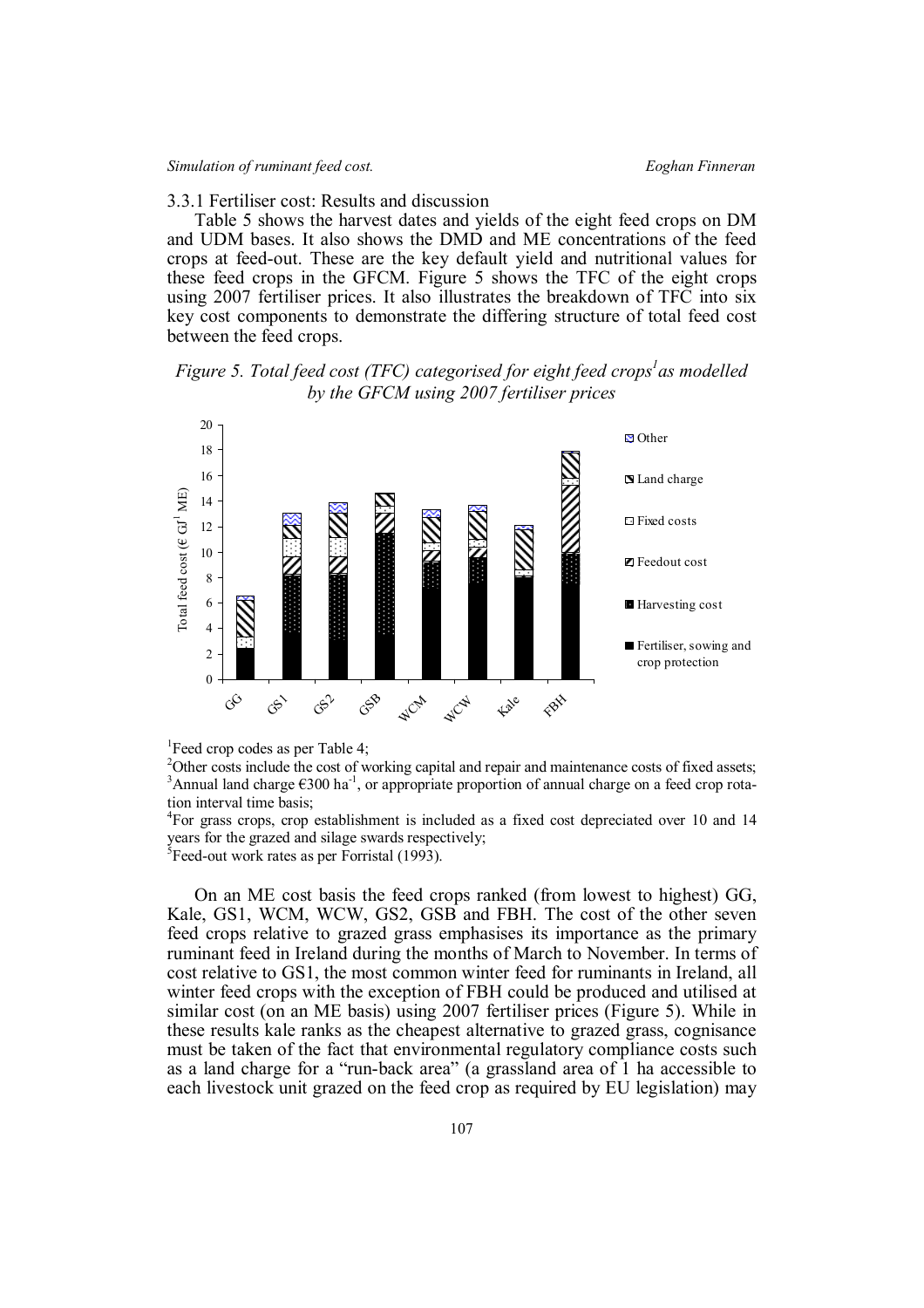need to be included in TFC for brassica crops.

Fodder beet is the most expensive of the eight feed crops in this analysis at €18.52 GJ ME<sup>-1</sup>. However a large proportion of this cost (29%) is accounted for by the labour and machinery intensive nature of the cleaning, chopping and feed-out operation for fodder beet. Figure 6 demonstrates the impact of the increase in fertiliser cost from 2007 to 2008.

*Figure 6. Total feed cost (TFC) of eight feed crops calculated using 2007 and 2008 fertiliser prices as modelled by the GFCM*



On an ME basis the increase in the cost of fertiliser between 2007 and 2008 resulted in an increased TFC of between 6% (FBH) and 17% (GS1). The greatest impact on TFC was observed in the feed crops where fertiliser cost comprised a greater proportion of TFC (i.e. the grass silages). Because of this, GS1 became more expensive relative to WCW, WCM and kale in 2008. P and K prices rose at a greater rate  $(+85\%$  and  $+95\%$ , respectively) than N prices (Calcium Ammonium Nitrate +57% and Urea +38%) between 2007 and 2008. Therefore the impact of the fertiliser price rise was greater for feed crops with greater P or K requirements. As the fertiliser requirement for the GG feed crop was mainly N, the impact of the fertiliser price rise was not as great as for some of the harvested feeds which had a proportionally greater P and K requirement. Determining the relative impact of such fertiliser price changes would be beneficial to a farmer deciding for example whether to replace a GS2 system with a WCW crop.

These results highlight the importance of making more efficient use of organic manures to meet crop nutrient requirements, particularly during periods of high inorganic fertiliser prices. In practice farmers tend to respond to high P and K prices by reducing application rates. Lalor *et al*., (2010) found that inorganic P and K fertiliser usage in Ireland reduced by 29% and 25%,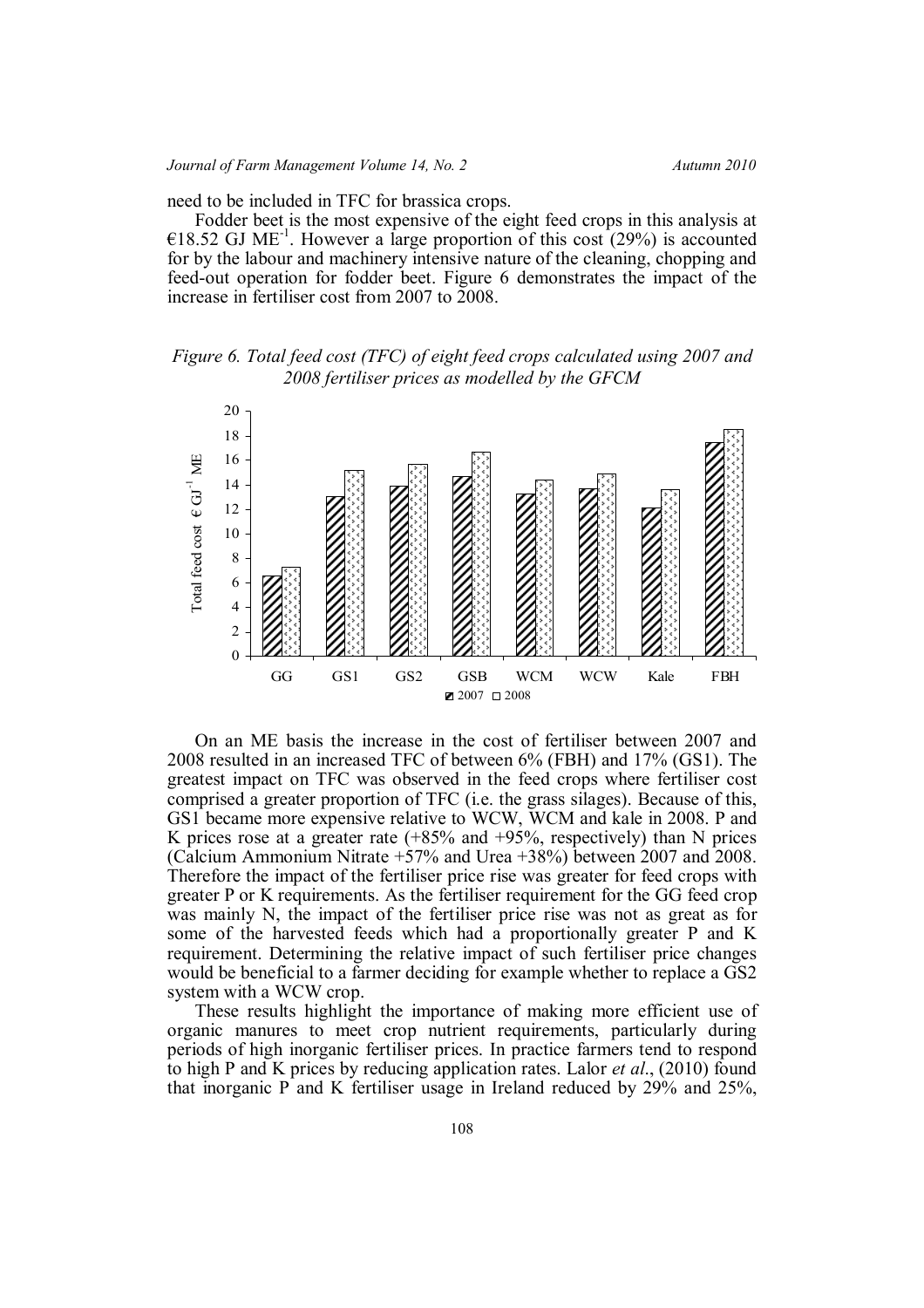respectively between 2006 and 2008; a large proportion of this decrease can be attributed to the substantial price increases. Soil P and K levels are depleted over time when application rates are consistently below crop requirements and therefore this solution cannot continue indefinitely. More sustainable cost abatement options farmers could undertake include regular testing of soil nutrient status; using soil test results to match fertiliser application to the requirements for optimal yield, returning winter produced organic manures to fields from where winter feed was harvested, and as far as possible limiting the growing of harvested crops to fields where high levels of soil P and  $\overline{K}$ prevail.

### **4. Conclusions**

A computerised tool, the GCFM has been developed and applied to simulate the effects of market, management and biological factors on feed cost. The GFCM fulfils a recognised requirement of providing a standardised methodology to economically quantify the impacts of changing production and utilisation scenarios for a wide range of ruminant feed crops. The flexible structure of the GFCM permits analysis of changing input prices and changing feed crop production variables. The applications of the model outlined in this paper have quantified the considerable impact these highly variable factors can have on the economics of producing and utilising certain feeds. This GFCM could facilitate economic analysis of new feed crop research data relating to production or utilisation responses.

This study confirms and quantifies the substantial cost advantage of grazed grass relative to alternative feed crops in Ireland. In the default scenario TFC of feeds typically offered to ruminants outside of the grazing season ranged from 1.88 (kale) to 2.55 (fodder beet) times the cost of grazed grass on an ME basis (Figure 5). Yield is the primary factor influencing TFC. However, additional costs addressed in the GFCM, many which have not been widely quantified previously, including feed-out costs, storage and feed-out losses, and the cost of storage facilities for feeds can also have a considerable impact on TFC.

The analysis shows that there is a wide range of feed crops which can be cost competitive with grass silage as winter feeds for Irish ruminants. However, given that permanent pasture forms the majority of land used for ruminant production in Ireland, grass silage, as an integrated part of a grassbased production system, remains the primary winter feed option for cattle and sheep farmers. In addition, as yield is the key driver of TFC, if grass silage cannot be economically produced on a given farm due to site or soil factors, then it is unlikely that any of the alternatives could be economically produced on such a farm either. The significant seedbed preparation and feed crop establishment costs associated with annually sown feed crops tend to reduce their economic attractiveness when compared with perennial feed crops such as ryegrass. For livestock systems requiring high-energy diets (such as beef finishing or winter milk production) these alternative feed crops may play a valuable role as part of a grassland reseeding programme or in situations where a portion of the land area cannot be easily integrated into the grazing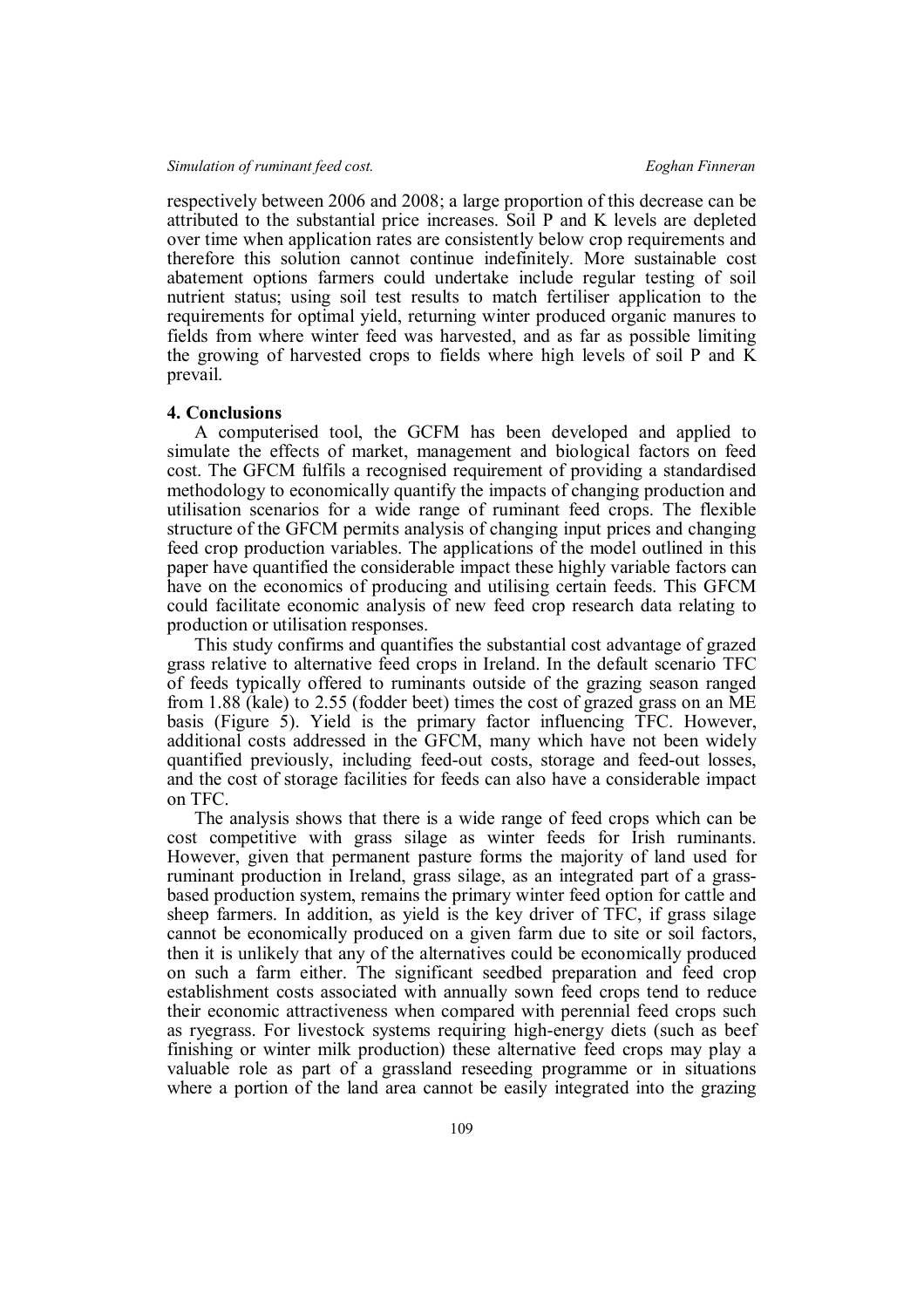system; i.e. an 'out-farm' situated a long distance from the main farm unit. While this study examined the deterministic costs of the most common feed crops grown in Ireland, further development of the GFCM will allow valuable stochastic analysis of the effect of fluctuating yields and input prices on TFC.

The process of developing the GFCM highlighted the recognised requirement for more quantitative and qualitative data permitting more robust estimation of production functions for feed crops on commercial farms. Moreover, given the cost advantages of grazed pasture coupled with its role as the predominant ruminant feed crop in Ireland, there is a continued need for research focussed on improving grazed grass production and utilisation. These data are required to enhance understanding of DM production responses and utilisation rates, particularly in relation to factors such as weather, grazing strategy, soil-type, sward composition and age.

### **About the authors**

Eoghan Finneran, B.Agr.Sc (eoghan.finneran@teagasc.ie) is currently studying for his doctorate at Teagasc, Grange Beef Research Centre, Dunsany, Co. Meath, Ireland, in conjunction with University College Dublin. He is the recipient of a Teagasc Walsh Fellowship (2008-2010) and his research work involves the development of a mathematical computer simulation model to calculate the costs of various feed cropping options available to Irish ruminant livestock farmers.

Dr. Paul Crosson (paul.crosson@teagasc.ie) is a Research Officer with Teagasc, Grange Beef Research Centre. He is a graduate of University College Dublin from where he graduated with a Ph.D. in Agricultural Systems Analysis in 2006. His research areas of interest include the economics of beef production systems, the analysis of greenhouse gas emissions, animal health economics and the development and application of new modes of technology transfer.

Dr. Michael Wallace is a lecturer in Quantitative Agricultural Economics, in the School of Agriculture, Food Science and Veterinary Medicine, University College Dublin. His research interests are in the areas of agricultural systems modelling and farm household decision making.

Dr. Padráig O'Kiely is head of the Beef Production Department, Teagasc, Grange Beef Research Centre. His main research efforts have focussed on forage conservation systems and technologies, nutrition of beef cattle and development of beef systems.

Dr. Laurence Shalloo completed a PhD in 2004 at Teagasc, Moorepark and in conjunction with the Faculty of Agriculture in UCD on developing and applying a farm simulation model to analyse institutional and technical change in the dairy industry. He has published a number of scientific articles and popular articles for the farming press. He has presented the research findings at a number of academic and industry conferences and has completed analysis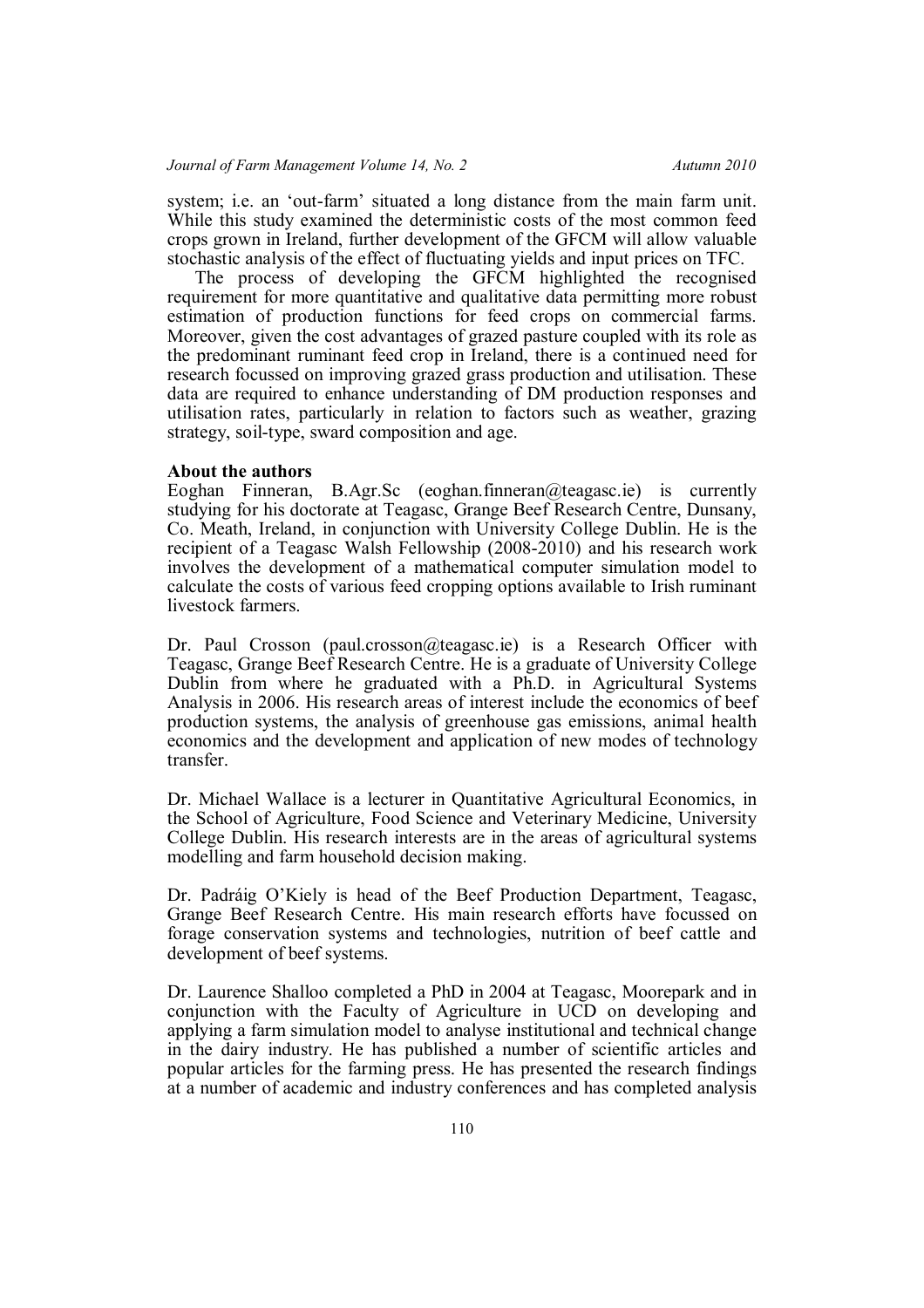for the Irish government on the implications of changing dairy policies.

Dr. Dermot Forristal is acting head of the Crop Science Department, Teagasc, Oak Park Crops Research centre. His research interests include forage systems mechanisation and machinery costs, in addition to many mechanisation aspects of crop production such as minimum tillage and soil compaction.

# **References**

An Foras Talúntais (1983) *Soils of Co. Meath.* Dublin, Republic of Ireland.

Brisson, N., Gary, C., Justes, E., Roche, R., Mary, B., Ripoche, D., Zimmer, D., Sierra, J., Bertuzzi, P., Burger, P., Bussière, F., Cabidoche, Y. M., Cellier, P., Debaeke, P., Gaudillère, J. P., Hénault, C., Maraux, F., Seguin, B. and Sinoquet, H. (2003) STICS: An overview of the crop model. *European Journal of Agronomy*, **18**, 309-332.

Butler, A. M. (2006) *Development and use of the Irish dairy systems optimising model for two contrasting production environments under a range of policy and development scenarios.* School of Agriculture, Food Science & Veterinary Medicine. Unpublished PhD Thesis, University College Dublin, Republic of Ireland.

Central Statistics Office (CSO, 2010), Absolute Fertiliser Price (Euro per Tonne) by Type of Fertiliser and Month. Crop Areas and Yields by Region and Year. http://www.cso.ie/px/pxeirestat/. Dublin, Republic of Ireland. Accessed 28/06/10.

Connolly, L., Kinsella, A., Quinlan, G. & Moran, B. (2010) *National Farm Survey* 2008. Athenry, Republic of Ireland, Teagasc.

Coulter, B. S. and Lalor, S. (2008) *Major and micro nutrient advice for productive agricultural crops,* Johnstown Castle, Co. Wexford Republic of Ireland, Teagasc.

Crosson, P., O'Kiely, P., O'Mara, F. P. and Wallace, M. (2006) The development of a mathematical model to investigate Irish beef production systems. *Agricultural Systems,* **89**, 349-370.

DAF (2006) European Communities *(Good Agricultural Practice for Protection of Waters) Regulations 2006*. S.I. 378. Republic of Ireland.

DAF (2007) *Farm Investment Scheme standardised costings*. Dublin, Republic of Ireland, Department of Agriculture and Food.

DAF (2008) Compendium of Irish Agricultural Statistics 2008. Dublin, *Republic of Ireland, Department of Agriculture and Food.*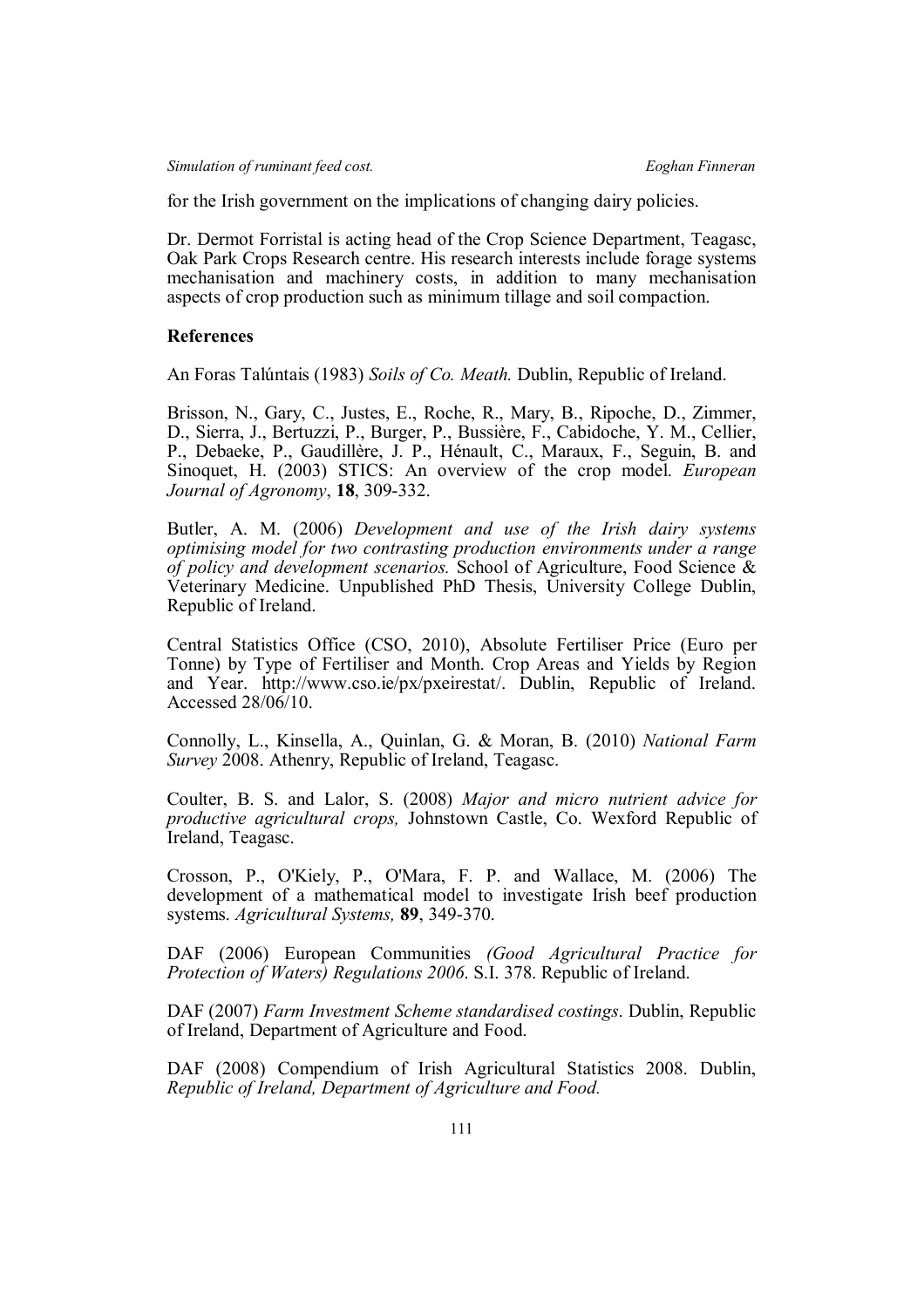Dobos, R. C., Ashwood, A. M., Moore, K. and Youman, M. (2004) A decision tool to help in feed planning on dairy farms. *Environmental Modelling & Software*, **19**, 967-974.

Drennan, M. J. and McGee, M. (2008) Performance of spring-calving beef suckler cows and their progeny on four contrasting grassland management systems. *Livestock Science*, **117**, 238-248.

Forristal, D. (1993) Mechanised feeding systems. *Winter Feed Forum.* Kildalton, Republic of Ireland, Teagasc.

Groen, A. F. and Korver, S. (1989) The economic value of feed intake capacity of dairy cows. *Livestock Production Science,* **22**, 269-281.

Humphreys, J. and O'Kiely, P. (2006) Amount and quality of grass harvested for first-cut silage for differing spring-grazing frequencies of two mixtures of perennial ryegrass cultivars with contrasting heading date. *Grass & Forage Science*, **61**, 77-88.

Jarrige, R. (1989) Ruminant nutrition : *Recommended allowances and feed tables.* Paris, London, Institut National de la Recherche Agronomique; John Libbey.

Kay, R. D. and Edwards, W. M. (1994) *Farm Management*. New York, London; McGraw-Hill.

Lalor, S. T. J., Coulter, B. S., Quinlan, G. and Connolly, L. (2010) *A survey of fertiliser use in Ireland from 2004-2008 for grassland and arable crops.* Johnstown Castle, Republic of Ireland, Teagasc.

McCall, D. G. and Clark, D. A. (1999) Optimized dairy grazing systems in the northeast United States and New Zealand. II. System analysis. *Journal of Dairy Science*, **82**, 1808-16.

McCown, R. L., Hammer, G. L., Hargreaves, J. N. G., Holzworth, D. P. and Freebairn, D. M. (1996) APSIM: a novel software system for model development, model testing and simulation in agricultural systems research. *Agricultural Systems*, **50**, 255-271.

McGee, M. (2000) *The role and relative costs of feedstuffs for ruminants.* Dublin, Republic of Ireland, R&H Hall.

Newman, S., Lynch, T. and Plummer, A. A. (2000) Success and failure of decision support systems: Learning as we go. *Journal of Animal Science*, **77**, 1 -12.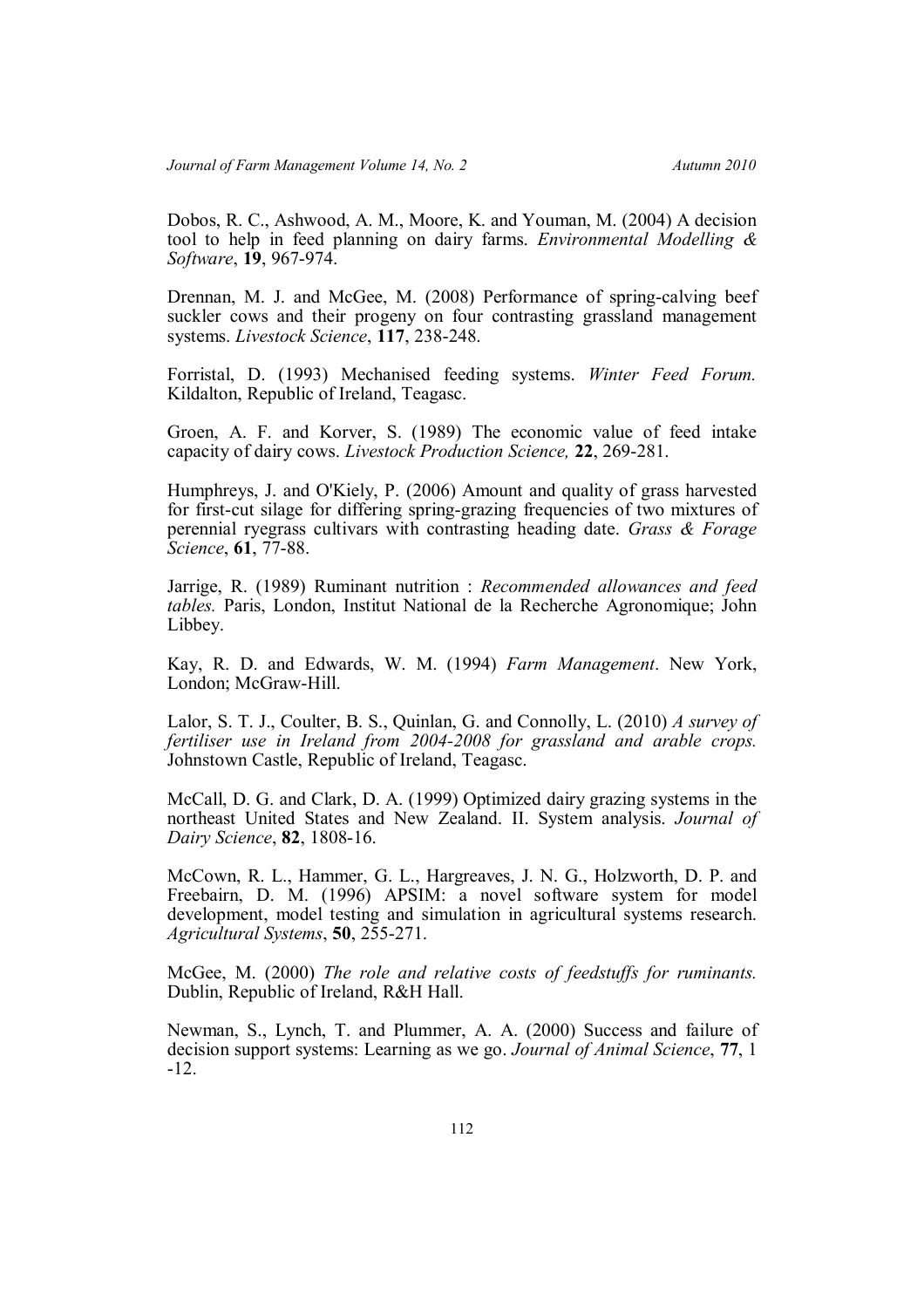O'Connell, K., Humphreys, J. & Watson, C. J. (2003) *Quantification of nitrogen sources for grassland.* Dublin, Republic of Ireland. Fertiliser Association of Ireland.

O'Kiely, P. (2001) *Yield and digestibility of grasses grown for silage under two contrasting harvest schedules.* Agricultural Research Forum. Tullamore, Republic of Ireland, Teagasc.

O'Kiely, P., Moloney, A. P., Killen, L. and Shannon, A. (1997) A computer program to calculate the cost of providing ruminants with home-produced feedstuffs. *Computers and Electronics in Agriculture*, **19**, 23-36.

O'Mahony, J. (2009) *Crop Costs and Returns 2009*. Oak Park, Republic of Ireland, Teagasc.

O'Neill, B. J., Drennan, M. J. and Caffrey, P. J. (2000) *Influence of winter feeding level and duration of the subsequent grazing season on animal performance.* Agricultural Research Forum. Tullamore, Republic of Ireland, Teagasc.

O'Riordan, E. G. (1997) *Effect of Nitrogen application rate and grass regrowth interval on annual herbage production.* Agricultural Research Forum. UCD, Belfield, Dublin, Republic of Ireland, Teagasc.

O'Riordan, E. G., O'Kiely, P. and Keane, M. G. (1998) *Efficient beef production from grazed pasture.* Beef Production Series. Dunsany, Republic of Ireland, Teagasc.

Qureshi, M. E., Harrison, S. R. and Wegener, M. K. (1999) Validation of multi -criteria analysis models. *Agricultural Systems*, **62**, 105-116.

Ramsey, R., Doye, D., Ward, C., McGrann, J., Falconer, L., and Bevers, S. (2005) Factors affecting beef cow her costs production and profits. *Journal of Agricultural and Applied Economics*, **37**, 91-99.

Shalloo, L., Dillon, P. Rath, M. and Wallace, M. (2004) Description and validation of the Moorepark Dairy System Model. *Journal of Dairy Science,* **87**, 1945-59.

Teagasc (2008) *Farm Management Data Handbook 2008*, Oak Park, Republic of Ireland, Teagasc.

Walker, D. H. (2002) Decision support, learning and rural resource management. *Agricultural Systems,* **73**, 113-127.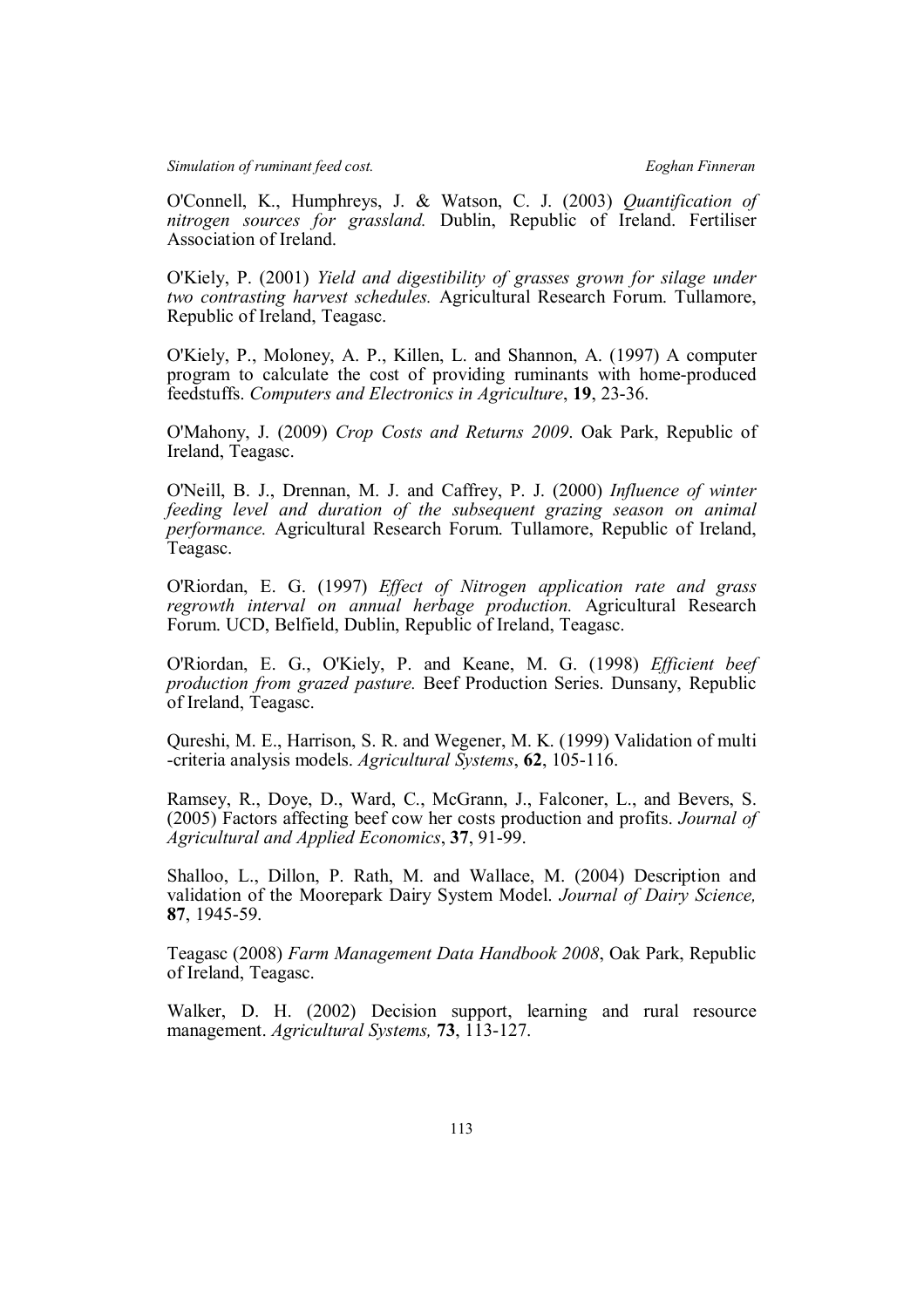### **APPENDIX A: METHODOLOGY OF TFC CALCULATION IN THE GFCM**

#### **Resource constraints**

This appendix describes how the GFCM applies a cost to all of the resources employed in the production of feed crops as illustrated in Figure A. In addition to production cost and yield factors, a farmer must also consider the farm resource constraints when selecting the optimal feed crop production and utilisation option from a range of alternatives (O'Kiely et al., 1997). If any of the resources required to produce or utilise a certain feed crop are limiting, then the decision to select such feed crops is also limited.

## **A.1 Land**

Land as a finite resource is one of the most limiting resource constraints. An opportunity cost of land is included in TFC by means of an annual land charge, or portion thereof, depending on the typical time interval between seedbed preparation for the feed crop being costed and seedbed preparation for the subsequent land use. Land charge for grass silage is apportioned to the feed based on the length of time between the date of final defoliation prior to harvest (closing date) and harvest date; calculated as:

[Equation 1]
$$
A = \frac{H - C}{365} * LC
$$

*Where A = Land charge apportioned to the silage crop (* $\epsilon$  *ha<sup>-1</sup>), H = harvest date, C = closing date (set as 1<sup>st</sup> Jan for 'not spring grazed' crops), LC* = Annual land charge ( $\epsilon$  ha<sup>-1</sup>).

### **A.2 Labour**

The labour, time and machinery costs involved in producing and utilising each feed are considered in the GFCM by assuming commercial agricultural contractor costs (Teagasc, 2008) and published work rates for all crop production and feed-out operations; e.g. tilling, sowing, fertilising, spraying, harvesting, processing and feed-out. This approach removes the requirement for complex machinery depreciation (which would depend on assumptions about the type and age of machinery) and labour opportunity cost functions within TFC. Labour for non-machinery related operations such as herding (moving of rotationally grazed animals and fences etc.) is costed per hour at average hourly agricultural wages for 2009 (CSO, 2010).

#### **A.3 Capital**

Fixed assets are also limiting factors in terms of feed crop selection. If a permanent facility or structure is required to produce, store or utilise the feed crop (such as a concrete silo or grain store) then a medium to long term investment decision must be made before deciding to produce the feed crop. This factor is integrated into TFC in the GFCM by including the cost of constructing and maintaining such fixed facilities as fencing, roadways, silos and grain stores. The required facilities for the particular feed crop, the associated construction/ installation cost and the age of the facilities must be specified by the user. Fixed assets are valued at their replacement cost based on the costings of the Irish Department of Agriculture and Food (DAF, 2007). Silos and buildings are depreciated over a specified period (typically 20 years), using the declining balance method. The age of the asset determines the depreciation and interest cost for the specified year. If use of a fixed asset is shared between two or more feed crops then the cost is also attributed to these feed crops in the same proportion as their usage (on a volume by time basis) of that asset. The cost of annual maintenance and repair of these fixed assets is charged at 1% of the construction cost per year within the variable cost fraction of TFC.

The interest cost on borrowed investment capital is accounted for in the GFCM by assigning an asset age, loan duration and interest rate to each asset. The total capital cost is the sum of interest payable and any depreciation costs arising. The user must specify the source of capital funding and the annual interest rate. In the GFCM default scenario annual interest on borrowing for construction of fixed assets is charged at 8%.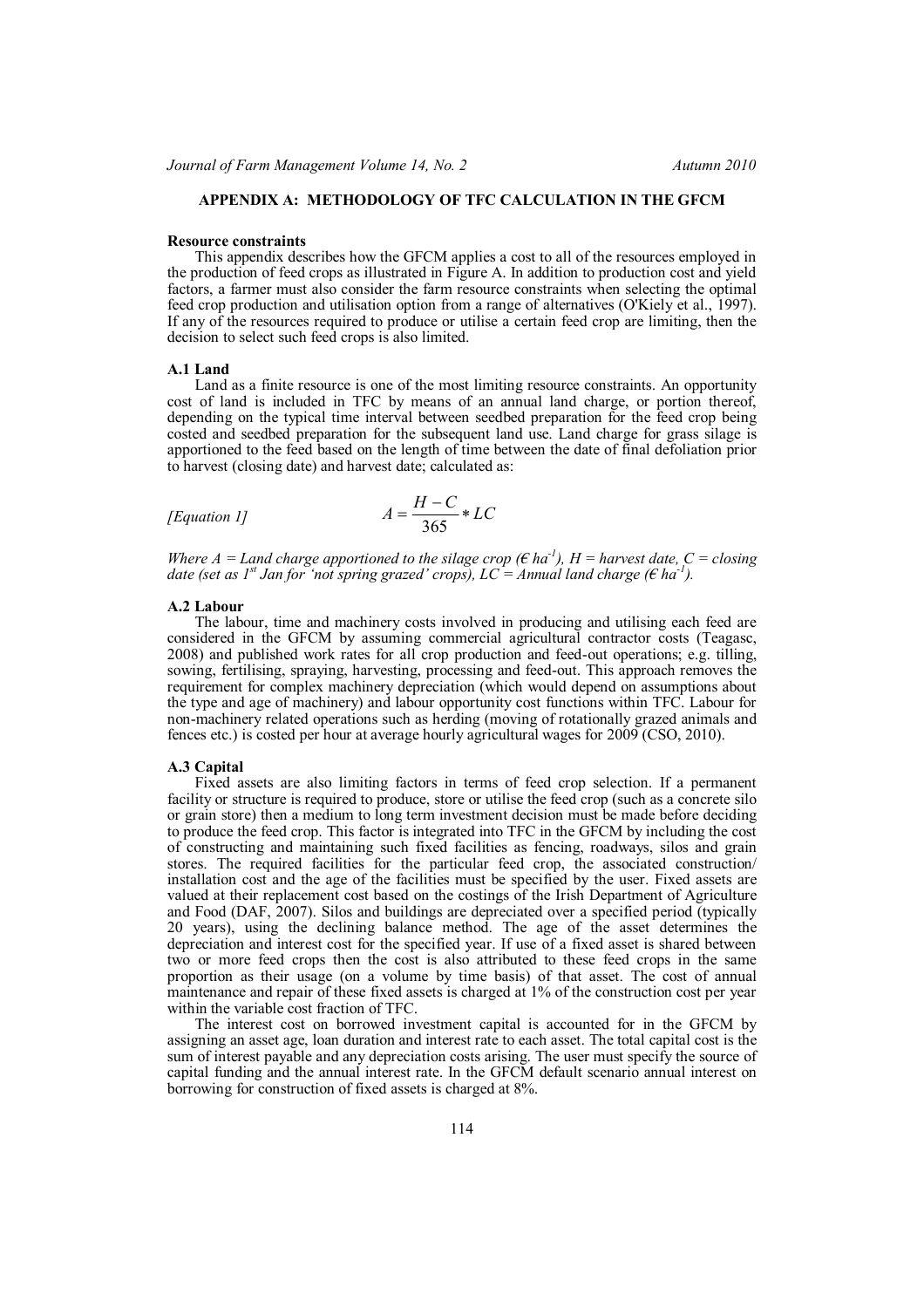